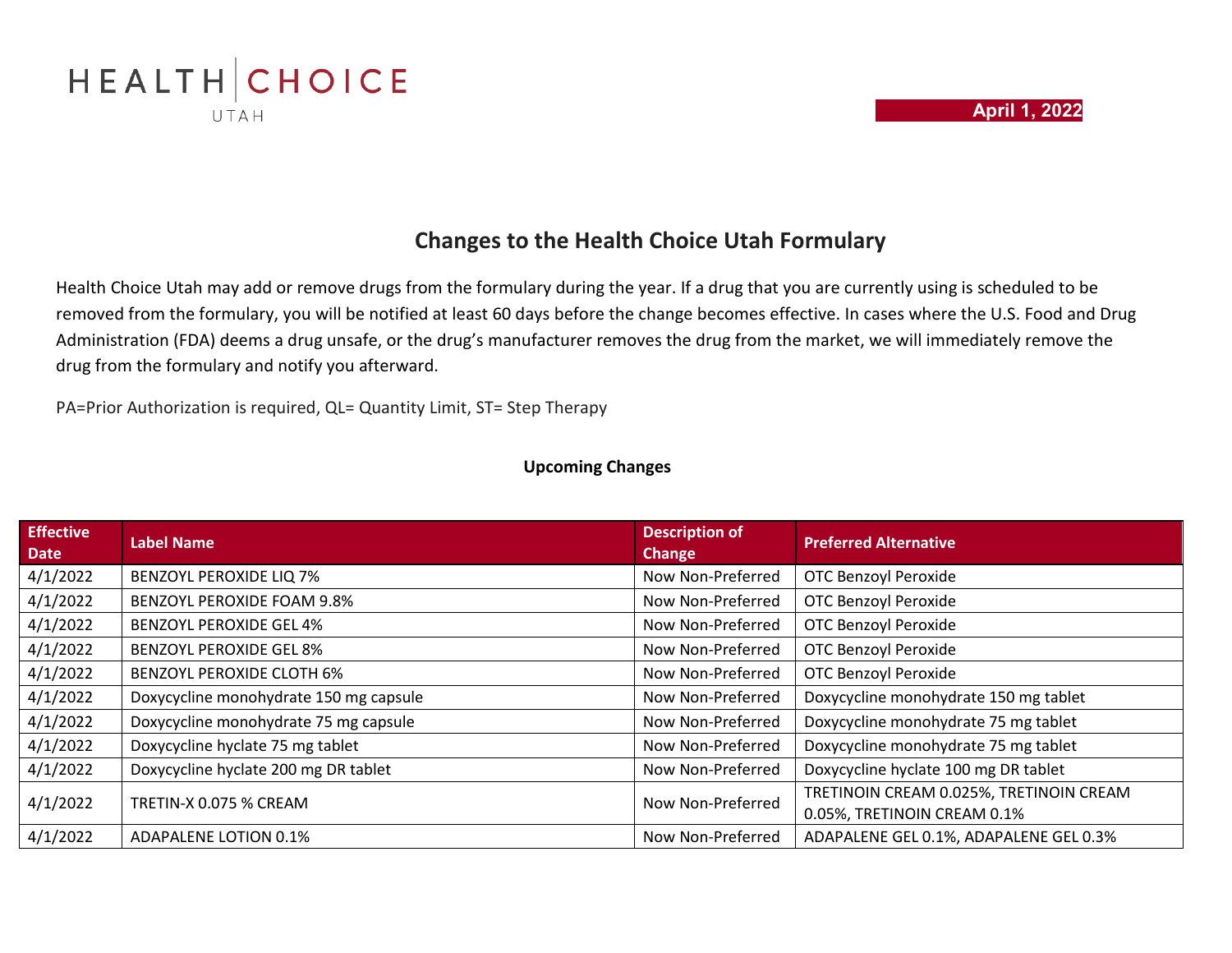| <b>Effective</b><br><b>Date</b> | <b>Label Name</b>                                         | <b>Description of</b><br><b>Change</b> | <b>Preferred Alternative</b>                                 |
|---------------------------------|-----------------------------------------------------------|----------------------------------------|--------------------------------------------------------------|
| 4/1/2022                        | CLINDAMYCIN PHOSPHATE-TRETINOIN GEL 1.2-0.025%            | Now Non-Preferred                      | TRETINOIN GEL 0.025%, CLINDAMYCIN PHOSPHATE<br><b>GEL 1%</b> |
| 4/1/2022                        | CLINDAMYCIN PHOSPHATE SWAB 1% & CLEANSER KIT              | Now Non-Preferred                      | <b>CLINDAMYCIN PHOSPHATE GEL 1%</b>                          |
| 4/1/2022                        | CLINDAMYCIN-BENZOYL PEROX GEL 1.2-5% & MOISTURIZER CR KIT | Now Non-Preferred                      | CLINDAMYCIN PHOSPHATE GEL 1%, OTC Benzoyl<br>Peroxide        |
| 4/1/2022                        | BENZOYL PEROXIDE PAD 8% & VITAMIN E TOPICAL 5% KIT        | Now Non-Preferred                      | <b>OTC Benzoyl Peroxide</b>                                  |
| 4/1/2022                        | BENZOYL PEROX PAD 8% & SALICYLIC AC PAD 2% & VIT E 5% KIT | Now Non-Preferred                      | <b>OTC Benzoyl Peroxide</b>                                  |
| 4/1/2022                        | BENZOYL PEROXIDE-HYDROCORTISONE LOTION 5-0.5%             | Now Non-Preferred                      | <b>OTC Benzoyl Peroxide</b>                                  |
| 4/1/2022                        | SULFACETAMIDE SODIUM W/ SULFUR SUSP 10-5%                 | Now Non-Preferred                      | SULFACETAMIDE SODIUM W/ SULFUR CLNSER 10-5%                  |
| 4/1/2022                        | SULFACETAMIDE SODIUM W/ SULFUR LOTION 10-5%               | Now Non-Preferred                      | SULFACETAMIDE SODIUM W/ SULFUR CLNSER 10-5%                  |
| 4/1/2022                        | SULFACETAMIDE SODIUM-SULFUR IN UREA EMULSION 10-5%        | Now Non-Preferred                      | SULFACETAMIDE SODIUM W/ SULFUR CLNSER 10-5%                  |
| 4/1/2022                        | SULFACETAMIDE SODIUM W/ SULFUR CLEANSING PAD 10-4%        | Now Non-Preferred                      | SULFACETAMIDE SODIUM W/ SULFUR CLNSER 10-5%                  |
| 4/1/2022                        | SULFACETAMIDE SODIUM W/ SULFUR CREAM 10-2%                | Now Non-Preferred                      | SULFACETAMIDE SODIUM W/ SULFUR CLNSER 10-5%                  |
| 4/1/2022                        | SULFACETAMIDE SODIUM W/ SULFUR CLEANSER 9.8-4.8%          | Now Non-Preferred                      | SULFACETAMIDE SODIUM W/ SULFUR CLNSER 10-5%                  |
| 4/1/2022                        | SULFACETAMIDE SODIUM W/ SULFUR CREAM 9.8-4.8%             | Now Non-Preferred                      | SULFACETAMIDE SODIUM W/ SULFUR CLNSER 10-5%                  |
| 4/1/2022                        | SULFACETAMIDE SODIUM W/ SULFUR LOTION 9.8-4.8%            | Now Non-Preferred                      | SULFACETAMIDE SODIUM W/ SULFUR CLNSER 10-5%                  |
| 4/1/2022                        | SULFACETAMIDE SOD-SULFUR WASH 9-4.5% & SKIN CLEANSER KIT  | Now Non-Preferred                      | SULFACETAMIDE SODIUM W/ SULFUR CLNSER 10-5%                  |
| 6/1/2022                        | Rinvog                                                    | Now Non-Preferred                      | Depends on Disease State- see table below                    |
| 6/1/2022                        | Enbrel                                                    | Now Non-Preferred                      | Depends on Disease State- see table below                    |
| 6/1/2022                        | Kineret                                                   | Now Non-Preferred                      | Depends on Disease State- see table below                    |
| 6/1/2022                        | Ilumya                                                    | Now Non-Preferred                      | Depends on Disease State- see table below                    |
| 6/1/2022                        | Simponi                                                   | Now Non-Preferred                      | Depends on Disease State- see table below                    |
| 6/1/2022                        | Stelara                                                   | Now Non-Preferred                      | Depends on Disease State- see table below                    |
| 6/1/2022                        | Skyrizi                                                   | Now Non-Preferred                      | Depends on Disease State- see table below                    |
| 6/1/2022                        | Tremfya                                                   | Now Non-Preferred                      | Depends on Disease State- see table below                    |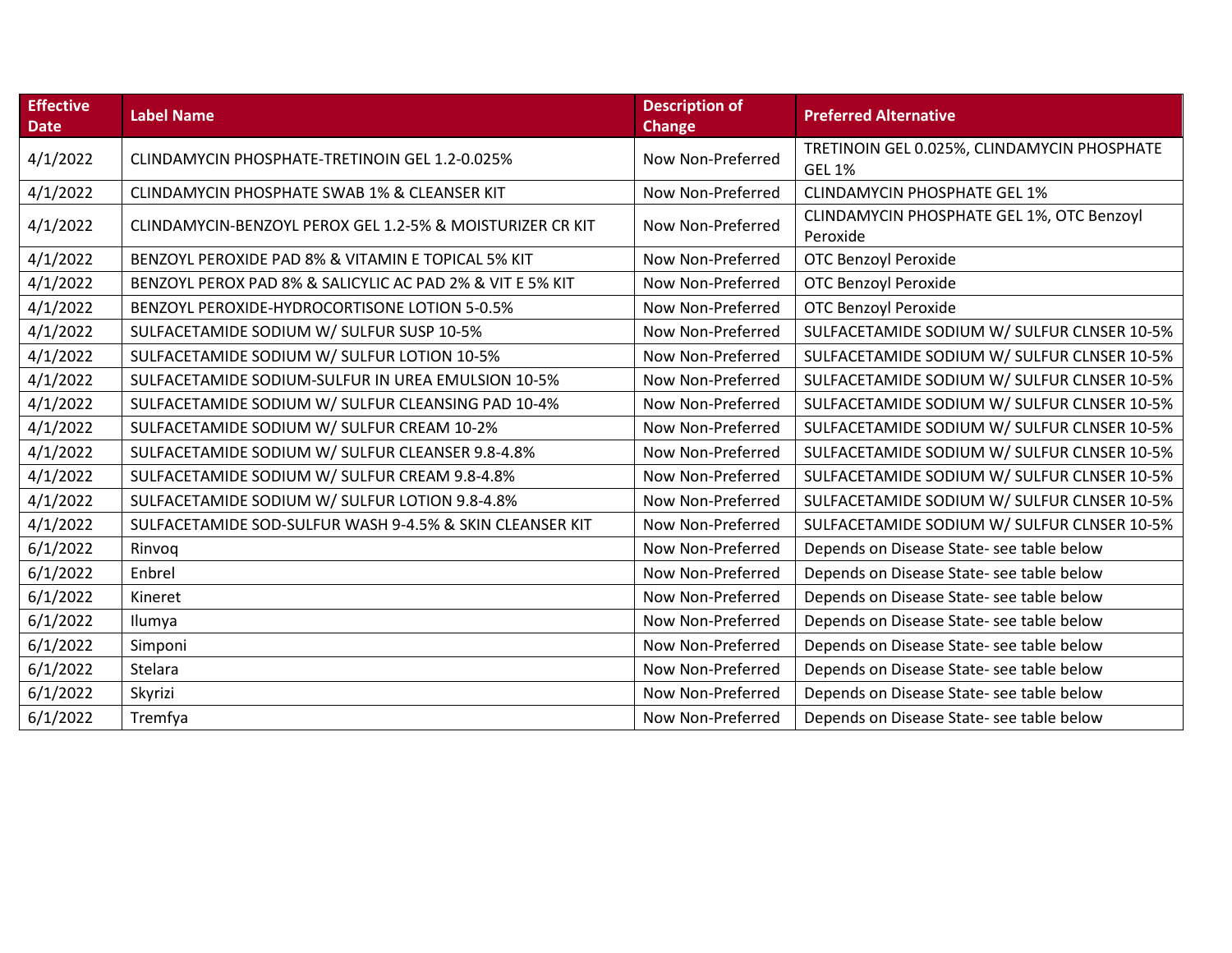The preferred/non-preferred medications for autoimmune diseases for Health Choice Utah members are changing on June 1, 2022. These changes are listed below and apply to new starts.

| <b>Disease State</b>                | <b>First line preferred</b>                        | Second line preferred; after trial and failure of one<br>first-line agent | Non preferred; requires trial and failure of<br>one first-line and two second-line agents |
|-------------------------------------|----------------------------------------------------|---------------------------------------------------------------------------|-------------------------------------------------------------------------------------------|
|                                     |                                                    |                                                                           |                                                                                           |
| <b>Rheumatoid Arthritis</b>         | Preferred Infliximab products<br>Rituximab         | Actemra, Cimzia, Humira, Kevzara, Olumiant,<br>Orencia, Xeljanz/XR        | Enbrel, Kineret,<br>Rinvoq, Simponi                                                       |
|                                     |                                                    |                                                                           |                                                                                           |
| Ankylosing Spondylitis              | Preferred Infliximab products                      | Cimzia, Humira, Taltz, Xeljanz/XR                                         | Enbrel, Cosentyx, Simponi                                                                 |
|                                     |                                                    |                                                                           |                                                                                           |
| <b>Psoriasis</b>                    | Preferred infliximab products                      | Cimzia, Humira, Otezla, Taltz                                             | Cosentyx, Enbrel, Ilumya, Siliq, Stelara, Skyrizi, Tremfya                                |
| Psoriatic<br>Arthritis              | Preferred Infliximab products                      | Cimzia, Humira, Orencia, Otezla, Taltz, Xeljanz/XR                        | Cosentyx, Enbrel, Rinvoq, Simponi, Skyrizi, Stelara,<br>Tremfya                           |
| Crohn's<br><b>Disease</b>           | Preferred Infliximab products                      | Cimzia, Entyvio, Humira                                                   | Stelara                                                                                   |
| Ulcerative<br>Colitis               | Preferred Infliximab products                      | Entyvio, Humira, Xeljanz/XR                                               | Simponi, Stelara                                                                          |
| Juvenile<br>Idiopathic<br>Arthritis | Preferred Infliximab products,<br>Actemra, Orencia | Humira, Xeljanz/XR                                                        | Enbrel                                                                                    |
| Hidradenitis<br>Suppurativa         | Preferred Infliximab, products                     | Humira                                                                    |                                                                                           |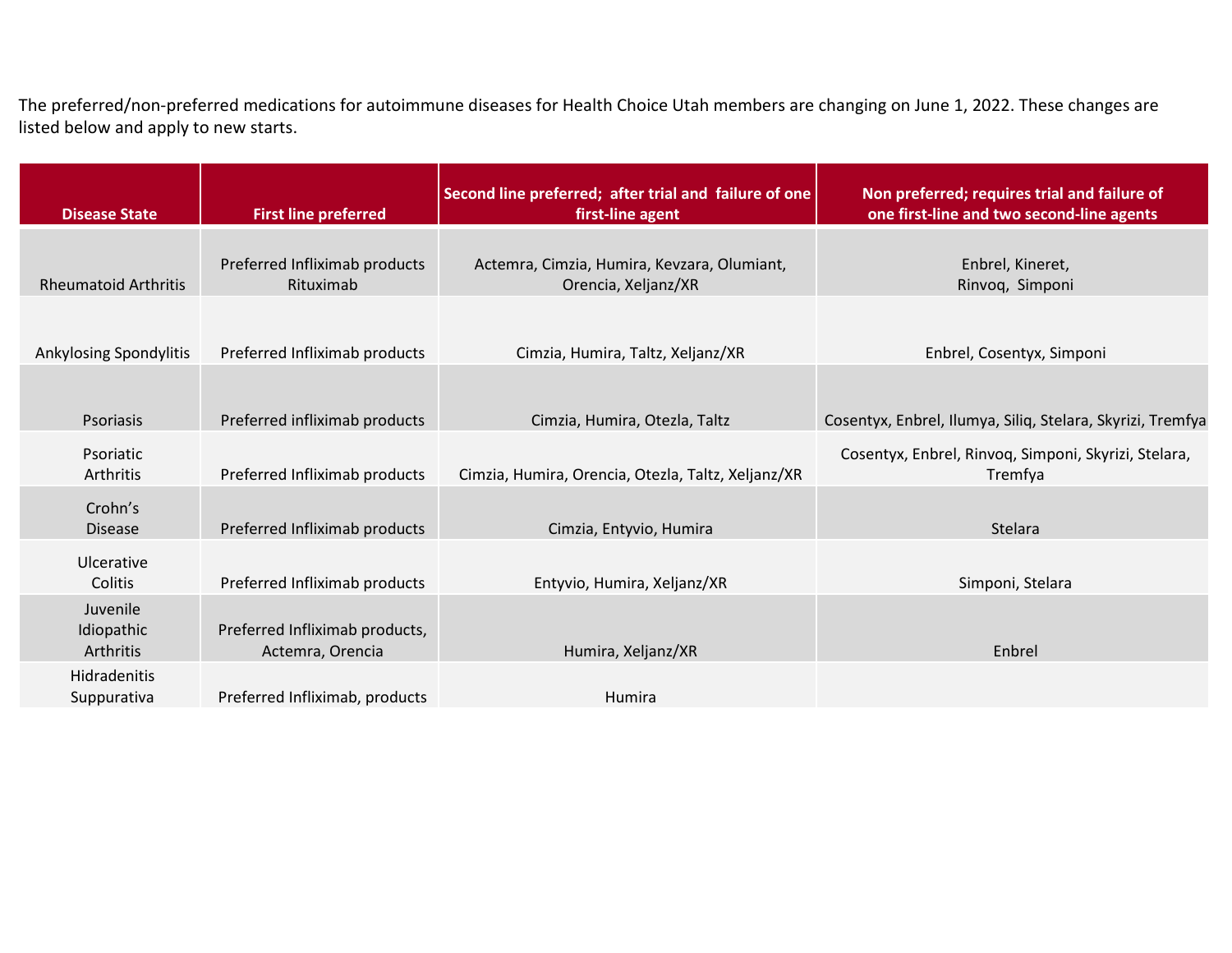UTAH

## PRIOR AUTHORIZATION REQUEST FORM **ANKYLOSING SPONDYLITIS**

Cimzia®, Cosentyx®, Enbrel®, Humira®, Inflectra®, Remicade®, Renflexis®, Simponi®, Taltz®, Xeljanz/XR® **For authorization, please answer each question and fax this form PLUS chart notes back to the Health Choice Utah Prior Authorization Department.**

- For **Medical Pharmacy** please fax requests to 801-646-7300
- For **Retail Pharmacy** requests please fax requests to: 888-509-8142

### **Failure to submit clinical documentation to support this request will result in a dismissal of the request.**

If you have prior authorization questions, please call for assistance: 855-864-1404

Disclaimer: Prior authorization request forms are subject to change in accordance with Federal and State notice requirements.

| Date:          | <b>Member Name:</b> | $ID#$ :            |
|----------------|---------------------|--------------------|
| DOB:           | Gender:             | Physician:         |
| Office Phone:  | Office Fax:         | Office Contact:    |
| Height/Weight: |                     | <b>HCPCS Code:</b> |

*Member must try formulary preferred drugs before a request for a non-preferred drug may be considered. If treatment with preferred products has not been successful, you must submit which preferred products have been tried, dates of treatment, and reason for failure. Reasons for failure must meet the Health Plan medical necessity criteria.*

Preferred/Non-Preferred:Cosentyx® (secukinumab), Enbrel® (etanercept)

- 1. 1st Line Preferred agents:
	- A. Infliximab products: Inflectra® (infliximab-dyyb), Remicade® (infliximab), Renflexis® (infliximab-abda)
- 2. 2nd line preferred agents with single step; after trial and failure of 1 first line agent:
	- A. Cimzia® (certolizumab), Humira® (adalimumab), Taltz® (ixekizumab), Xeljanz/XR® (tofacitinib)
- 3. Non-Preferred agents with a triple step; after trial and failure of 1 first line agent and 2 second line agents: A. Cosentyx® (secukinumab), Enbrel® (etanercept), Simponi® (golimumab)

**Product being requested:** \_\_\_\_\_\_\_\_\_\_\_\_\_\_\_\_\_\_\_\_\_\_\_\_\_\_\_\_\_\_\_\_\_\_\_\_\_\_\_\_\_\_\_\_\_\_\_\_\_\_\_\_\_\_

|    | If the request is for reauthorization, proceed to reauthorization section                                                                                                                                 |     |           |                              |  |
|----|-----------------------------------------------------------------------------------------------------------------------------------------------------------------------------------------------------------|-----|-----------|------------------------------|--|
|    | <b>Questions</b>                                                                                                                                                                                          | Yes | <b>No</b> | <b>Comments/Notes</b>        |  |
| 1. | Is the member 18 years of age or older with Ankylosing<br>Spondylitis?                                                                                                                                    |     |           | Please provide documentation |  |
| 2. | Is the requesting provider a rheumatologist or in consultation<br>with one?                                                                                                                               |     |           |                              |  |
| 3. | Does documentation show an adequate trial and failure of at<br>least one prescription strength nonsteroidal anti-inflammatory<br>drug (NSAID) at the maximally tolerated dose, unless<br>contraindicated? |     |           | Please provide documentation |  |
| 4. | Has the provider performed tuberculosis (TB) screening prior to<br>therapy initiation?                                                                                                                    |     |           | Please provide documentation |  |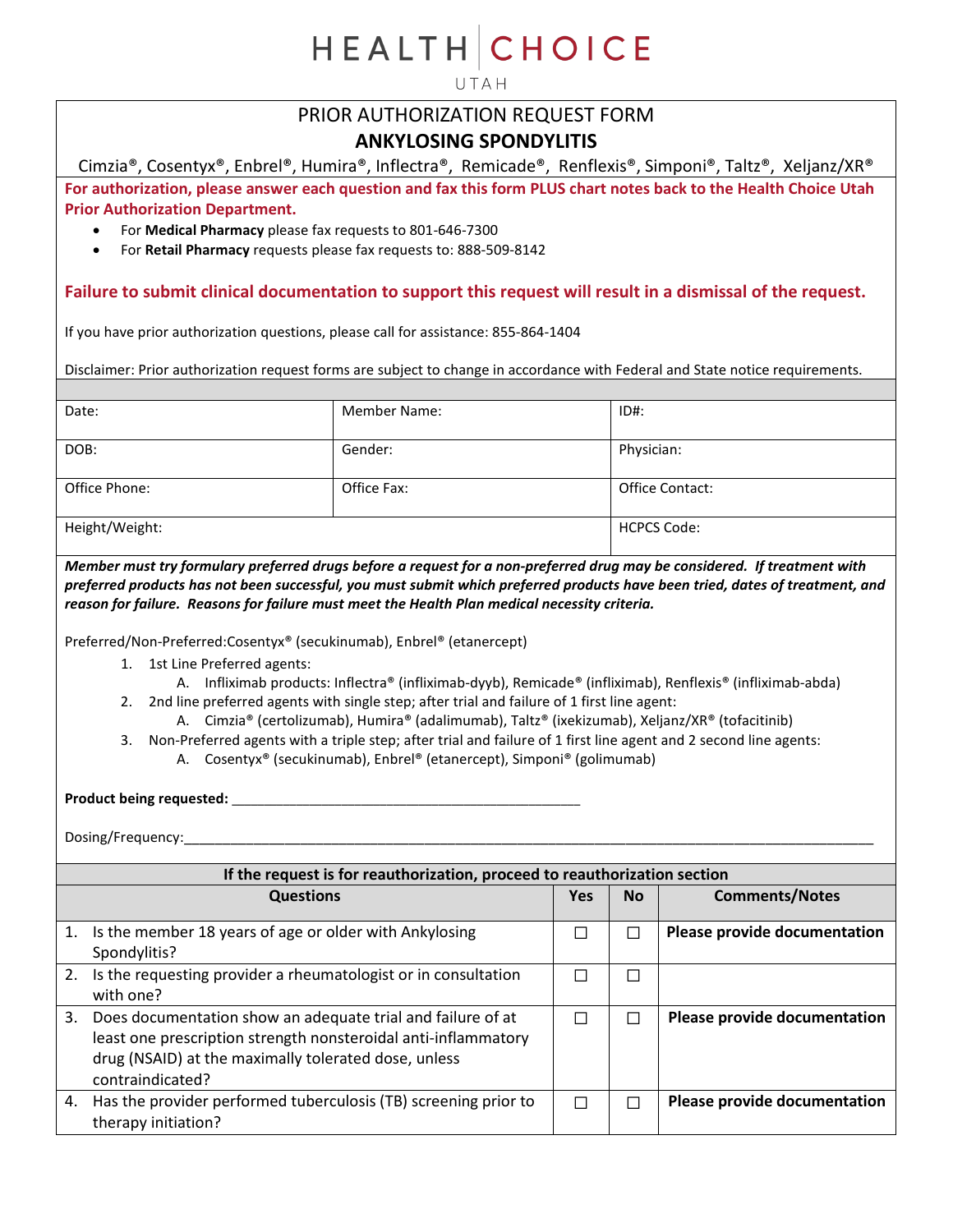|                                                                                                                                                                              | 5. If the request is for a tumor necrosis factor inhibitor, has the<br>provider performed hepatitis B screening prior to therapy<br>initiation?                                                                                                                              | $\Box$ | П      | Please provide documentation |  |
|------------------------------------------------------------------------------------------------------------------------------------------------------------------------------|------------------------------------------------------------------------------------------------------------------------------------------------------------------------------------------------------------------------------------------------------------------------------|--------|--------|------------------------------|--|
|                                                                                                                                                                              | 6. If the request is for Xejanz/XR, does documentation show<br>inadequate response or intolerance to at least one TNF (tumor<br>necrosis factor) blocker such infliximab, Cimzia, Humira and/or<br>Simponi?                                                                  | П      | $\Box$ | Please provide documentation |  |
|                                                                                                                                                                              | 7. If the request is for Xejanz/XR, does documentation show the<br>member will not be receiving Xeljanz/XR in combination with a<br>potent immunosuppressant (e.g., azathioprine or cyclosporine)?                                                                           | $\Box$ | $\Box$ | Please provide documentation |  |
|                                                                                                                                                                              | <b>REAUTHORIZATION</b>                                                                                                                                                                                                                                                       |        |        |                              |  |
| 1.                                                                                                                                                                           | Is the request for reauthorization of therapy?                                                                                                                                                                                                                               | □      |        |                              |  |
| 2.                                                                                                                                                                           | Does updated documentation show that the member has a<br>continued medical need?                                                                                                                                                                                             | □      | $\Box$ | Please provide documentation |  |
| 3.                                                                                                                                                                           | Does updated documentation show the member responded to<br>therapy, such as a decrease in disease severity or disease<br>stabilization in the Bath Ankylosing Spondylitis Disease Activity<br>Index (BASAI) or the Ankylosing Spondylitis Disease Activity<br>Score (ASDAS)? | $\Box$ | $\Box$ | Please provide documentation |  |
|                                                                                                                                                                              | 4. Has the provider performed continued tuberculosis screening<br>during therapy?                                                                                                                                                                                            | П      | П      | Please provide documentation |  |
| 5.                                                                                                                                                                           | Has the provider performed continued Hepatitis B monitoring in<br>HBV carriers?                                                                                                                                                                                              | $\Box$ | $\Box$ | Please provide documentation |  |
| What medications and/or treatment modalities have been tried in the past for this condition? Please document<br>name of treatment, reason for failure, treatment dates, etc. |                                                                                                                                                                                                                                                                              |        |        |                              |  |
|                                                                                                                                                                              | Additional information:                                                                                                                                                                                                                                                      |        |        |                              |  |
|                                                                                                                                                                              | Physician's Signature:<br>** Failure to submit clinical documentation to support this request will result in a                                                                                                                                                               |        |        |                              |  |

Policy PHARM-HCU-003 Origination Date: 01/01/2022 Reviewed/Revised Date: 03/24/2022 Next Review Date: 03/24/2023 Current Effective Date: 06/01/2022

#### **Confidentiality Notice**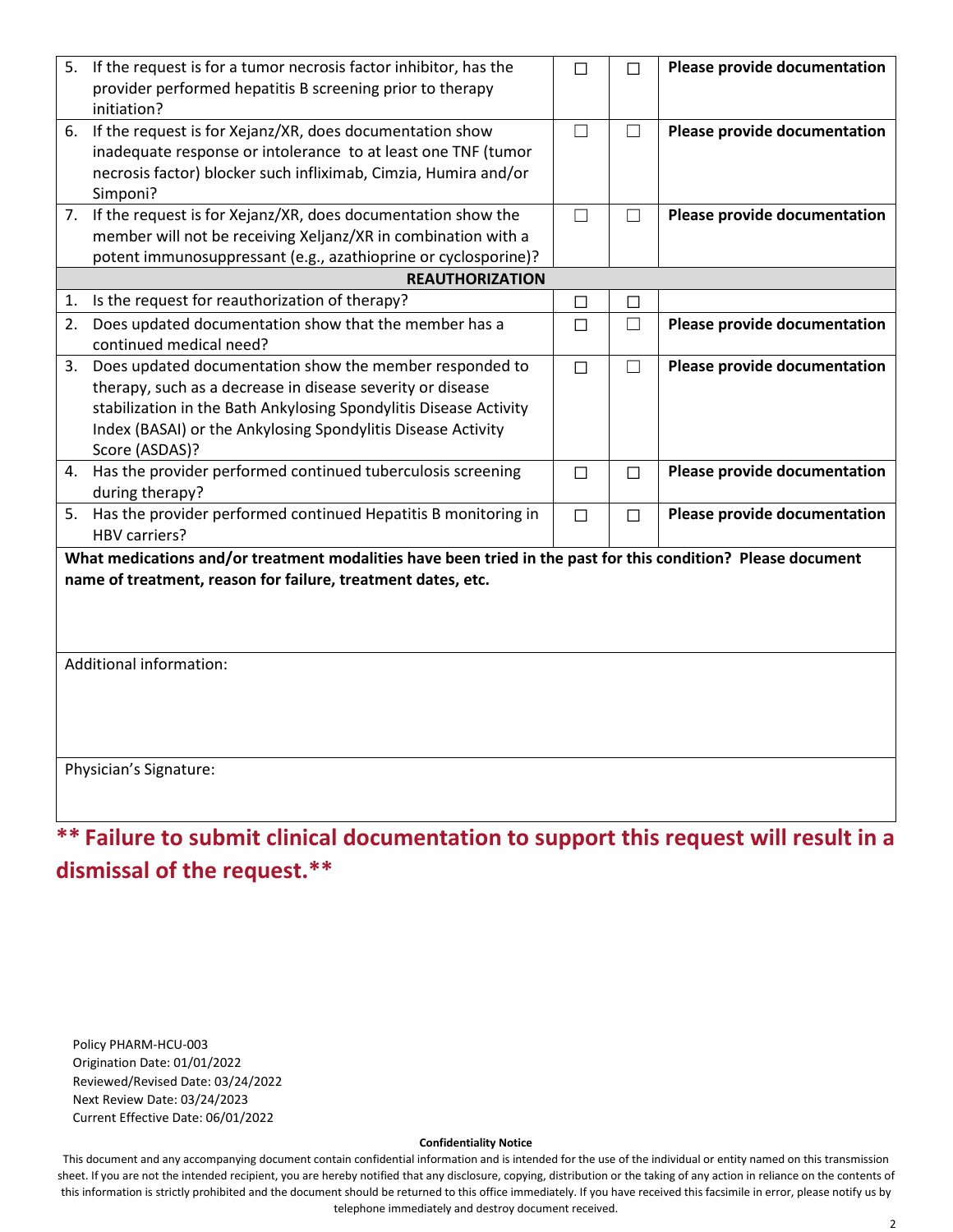UTAH

# PRIOR AUTHORIZATION REQUEST FORM

### **CROHN'S DISEASE MEDICATIONS**

Cimzia®, Entyvio®, Humira®, Inflectra®, Remicade®, Renflexis®, Stelara®

**For authorization, please answer each question and fax this form PLUS chart notes back to the Health Choice Utah Prior Authorization Department.**

- For **Medical Pharmacy** please fax requests to 801-646-7300
- For **Retail Pharmacy** requests please fax requests to: 888-509-8142

### **Failure to submit clinical documentation to support this request will result in a dismissal of the request.**

If you have prior authorization questions, please call for assistance: 855-864-1404

Disclaimer: Prior authorization request forms are subject to change in accordance with Federal and State notice requirements.

| Date:          | <b>Member Name:</b> | $ID#$ :            |
|----------------|---------------------|--------------------|
| DOB:           | Gender:             | Physician:         |
| Office Phone:  | Office Fax:         | Office Contact:    |
| Height/Weight: |                     | <b>HCPCS Code:</b> |

*Member must try formulary preferred drugs before a request for a non-preferred drug may be considered. If treatment with preferred products has not been successful, you must submit which preferred products have been tried, dates of treatment, and reason for failure. Reasons for failure must meet the Health Plan medical necessity criteria.*

Preferred/Non-preferred

- 1. 1st Line Preferred Agents:
	- A. Infliximab products: Inflectra® (infliximab-dyyb), Remicade (infliximab), Renflexis® (infliximab-abda)
- 2. 2nd line preferred agents with single step; after trial and failure of 1 first line agent:
	- A. Cimzia® (certolizumab), Entyvio® (vedolizumab), Humira® (adalimumab)
- 3. Non-Preferred agents with a triple step; after trial and failure of 1 first line agent and 2 second line agents:
	- A. Stelara® (ustekinumab)

#### **Product being requested:** \_\_\_\_\_\_\_\_\_\_\_\_\_\_\_\_\_\_\_\_\_\_\_\_\_\_\_\_\_\_\_\_\_\_\_\_\_\_\_\_\_\_\_\_\_\_\_\_\_\_\_\_\_\_

|    | If the request is for reauthorization, proceed to reauthorization section                                                                                                                               |            |           |                              |  |
|----|---------------------------------------------------------------------------------------------------------------------------------------------------------------------------------------------------------|------------|-----------|------------------------------|--|
|    | <b>Questions</b>                                                                                                                                                                                        | <b>Yes</b> | <b>No</b> | <b>Comments/Notes</b>        |  |
| 1. | Is the request being made by or in consultation with a<br>gastroenterologist?                                                                                                                           |            |           |                              |  |
| 2. | Does documentation include results from studies such as<br>colonoscopy, MRI, CT scan?                                                                                                                   |            |           | Please provide documentation |  |
| 3. | Does the member have severe Crohn's Disease evidenced by<br>at least one of the following:<br>• A Crohn's Disease Activity Score (CDAI) >220 AND as<br>shown on imaging<br>• Active fistulizing disease |            |           | Please provide documentation |  |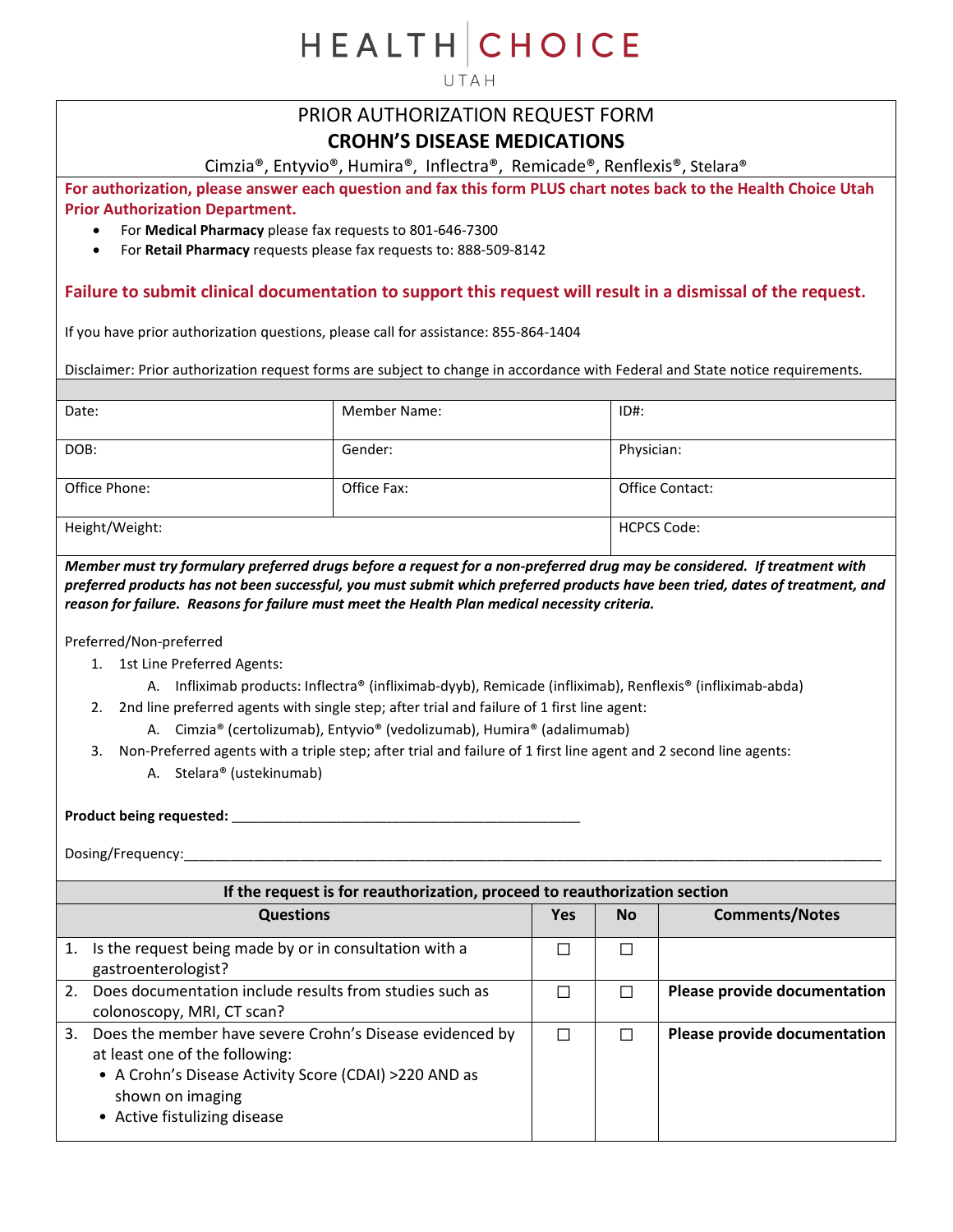| 4. | Does the member have moderate to severe Crohn's Disease<br>evidenced by the following:<br>• Persistent fistulizing disease or active ulcerative disease as<br>shown on imaging and via CDAI > 150 despite an adequate<br>trial with a Disease Modifying Anti-rheumatic Drug<br>(DMARD) such as methotrexate, azathioprine or 6-<br>mercaptopurine, unless contraindicated to all. |        | П      | Please provide documentation |
|----|-----------------------------------------------------------------------------------------------------------------------------------------------------------------------------------------------------------------------------------------------------------------------------------------------------------------------------------------------------------------------------------|--------|--------|------------------------------|
|    | 5. Has the provider performed tuberculosis (TB) screening prior<br>to therapy initiation?                                                                                                                                                                                                                                                                                         | $\Box$ | $\Box$ | Please provide documentation |
| 6. | If the request is for a Tumor Necrosis Factor Inhibitor, has<br>the provider performed hepatitis B screening prior to therapy<br>initiation?                                                                                                                                                                                                                                      | $\Box$ | $\Box$ | Please provide documentation |
|    | <b>REAUTHORIZATION</b>                                                                                                                                                                                                                                                                                                                                                            |        |        |                              |
|    | 1. Is the request for reauthorization of therapy?                                                                                                                                                                                                                                                                                                                                 | $\Box$ | $\Box$ |                              |
| 2. | Does documentation show a stabilization or decrease in the<br>CDAI score of at least 70 points compared to baseline,<br>endoscopic improvement in mucosa and/or no new fistulizing<br>disease information?                                                                                                                                                                        | $\Box$ | П      | Please provide documentation |
|    | 3. Has the provider performed continued tuberculosis<br>monitoring during therapy?                                                                                                                                                                                                                                                                                                | $\Box$ | $\Box$ | Please provide documentation |
| 4. | Has the provider performed continued Hepatitis B monitoring<br>in HBV carriers?                                                                                                                                                                                                                                                                                                   | $\Box$ | $\Box$ | Please provide documentation |
|    | What medications and/or treatment modalities have been tried in the past for this condition? Please document<br>name of treatment, reason for failure, treatment dates, etc.                                                                                                                                                                                                      |        |        |                              |
|    | Additional information:<br>Physician Signature:                                                                                                                                                                                                                                                                                                                                   |        |        |                              |
|    |                                                                                                                                                                                                                                                                                                                                                                                   |        |        |                              |

Policy: PHARM-HCU-019 Origination Date: 01/01/2022 Reviewed/Revised Date: 03/24/2022 Next Review Date: 03/24/2023 Current Effective Date: 06/01/2022

#### **Confidentiality Notice**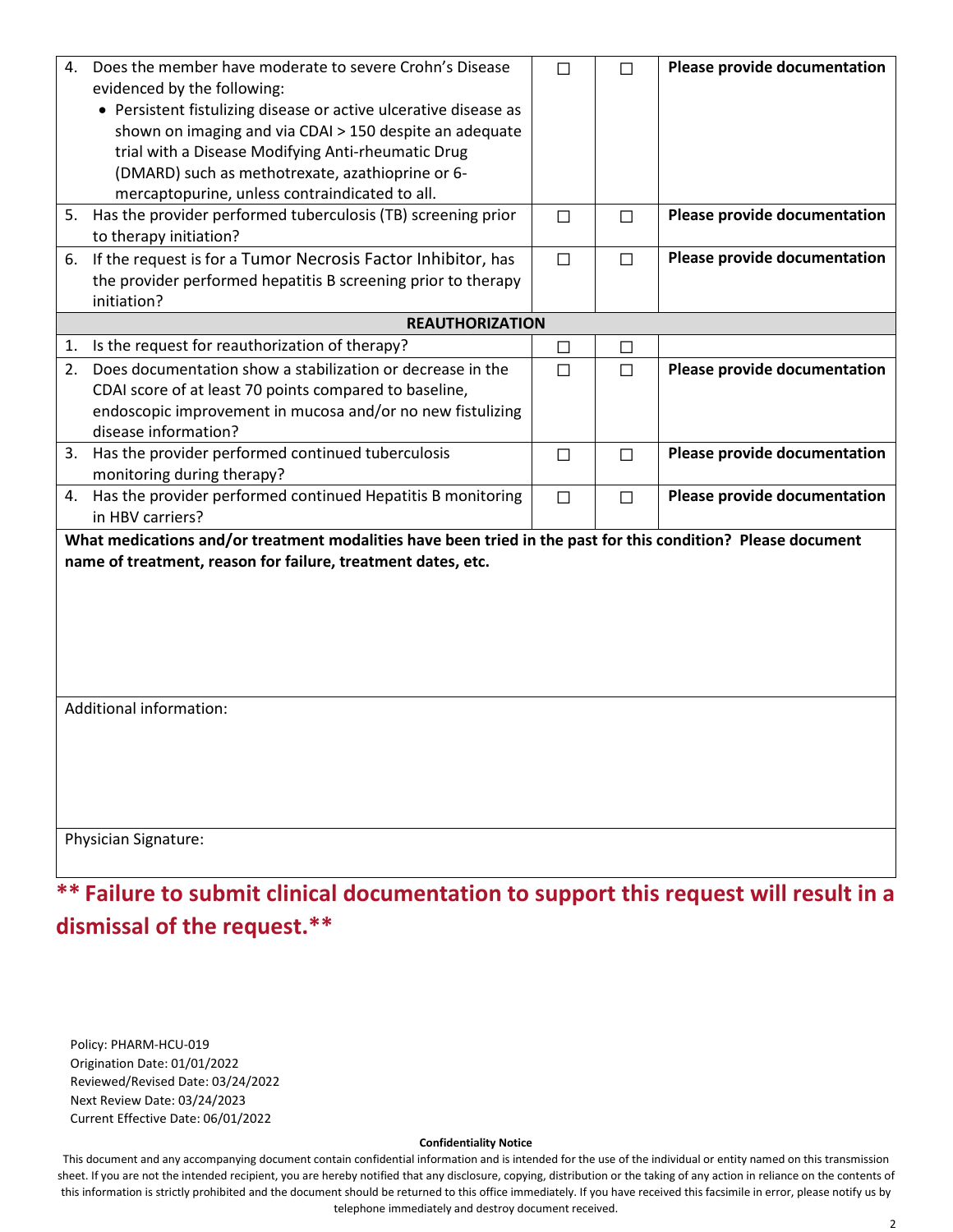UTAH

## PRIOR AUTHORIZATION REQUEST FORM

### **HIDRADENITIS SUPPURATIVA**

Humira®, Inflectra®, Renflexis®, Remicade®

**For authorization, please answer each question and fax this form PLUS chart notes back to the Health Choice Utah Prior Authorization Department.**

- For **Medical Pharmacy** please fax requests to 801-646-7300
- For **Retail Pharmacy** requests please fax requests to: 888-509-8142

### **Failure to submit clinical documentation to support this request will result in a dismissal of the request.**

If you have prior authorization questions, please call for assistance: 855-864-1404

Disclaimer: Prior authorization request forms are subject to change in accordance with Federal and State notice requirements.

| Date:          | <b>Member Name:</b> | $ID#$ :                |
|----------------|---------------------|------------------------|
| DOB:           | Gender:             | Physician:             |
| Office Phone:  | Office Fax:         | <b>Office Contact:</b> |
| Height/Weight: |                     | <b>HCPCS Code:</b>     |

*Member must try formulary preferred drugs before a request for a non-preferred drug may be considered. If treatment with preferred products has not been successful, you must submit which preferred products have been tried, dates of treatment, and reason for failure. Reasons for failure must meet the Health Plan medical necessity criteria.*

Preferred/Non-Preferred:

- 1. 1st Line Preferred Agents:
	- A. Infliximab products: Inflectra® (infliximab-dyyb), Remicade (infliximab), Renflexis® (infliximab-abda)
- 2. 2nd line preferred agents with single step; after trial and failure of at least 1 first line agent:
	- A. Humira® (adalimumab)

#### **Product being requested: \_\_\_\_\_\_\_\_\_\_\_\_\_\_\_\_\_\_\_\_\_\_\_\_\_\_\_\_\_\_\_\_\_\_\_\_\_\_\_\_\_\_\_\_\_\_\_\_\_\_\_\_\_\_\_\_\_\_\_\_\_\_\_\_\_\_\_\_\_\_\_\_\_\_\_\_\_\_\_\_\_\_**

Dosing/Frequency:\_\_\_\_\_\_\_\_\_\_\_\_\_\_\_\_\_\_\_\_\_\_\_\_\_\_\_\_\_\_\_\_\_\_\_\_\_\_\_\_\_\_\_\_\_\_\_\_\_\_\_\_\_\_\_\_\_\_\_\_\_\_\_\_\_\_\_\_\_\_\_\_\_\_\_\_\_\_\_\_\_\_\_\_\_\_\_\_\_

|    | If the request is for reauthorization, proceed to reauthorization section                                                                                   |            |                          |                                     |  |
|----|-------------------------------------------------------------------------------------------------------------------------------------------------------------|------------|--------------------------|-------------------------------------|--|
|    | <b>Questions</b>                                                                                                                                            | <b>Yes</b> | <b>No</b>                | <b>Comments/Notes</b>               |  |
| 1. | Does the member have a diagnosis of moderate to severe<br>(Hurley Stage II or III) Hidradenitis Suppurativa?                                                |            |                          | Please provide documentation        |  |
| 2. | Is the requesting provider a dermatologist or in consultation<br>with a dermatologist?                                                                      |            | $\overline{\phantom{a}}$ |                                     |  |
| 3. | Has smoking cessation, weight management, diet, and proper<br>hygiene counseling been discussed with the member?                                            |            |                          | <b>Please provide documentation</b> |  |
| 4. | Has the member had an inadequate response to $\geq$ 90 day trial of<br>oral antibiotics, unless contraindicated?                                            |            |                          | Please provide documentation        |  |
| 5. | If the request is for Humira, does documentation include<br>baseline inflammatory lesion (abscesses + inflammatory<br>nodules) and draining fistulas count? |            |                          | Please provide documentation        |  |
| 6. | Has the provider performed tuberculosis (TB) screening prior to<br>therapy initiation?                                                                      | П          |                          | Please provide documentation        |  |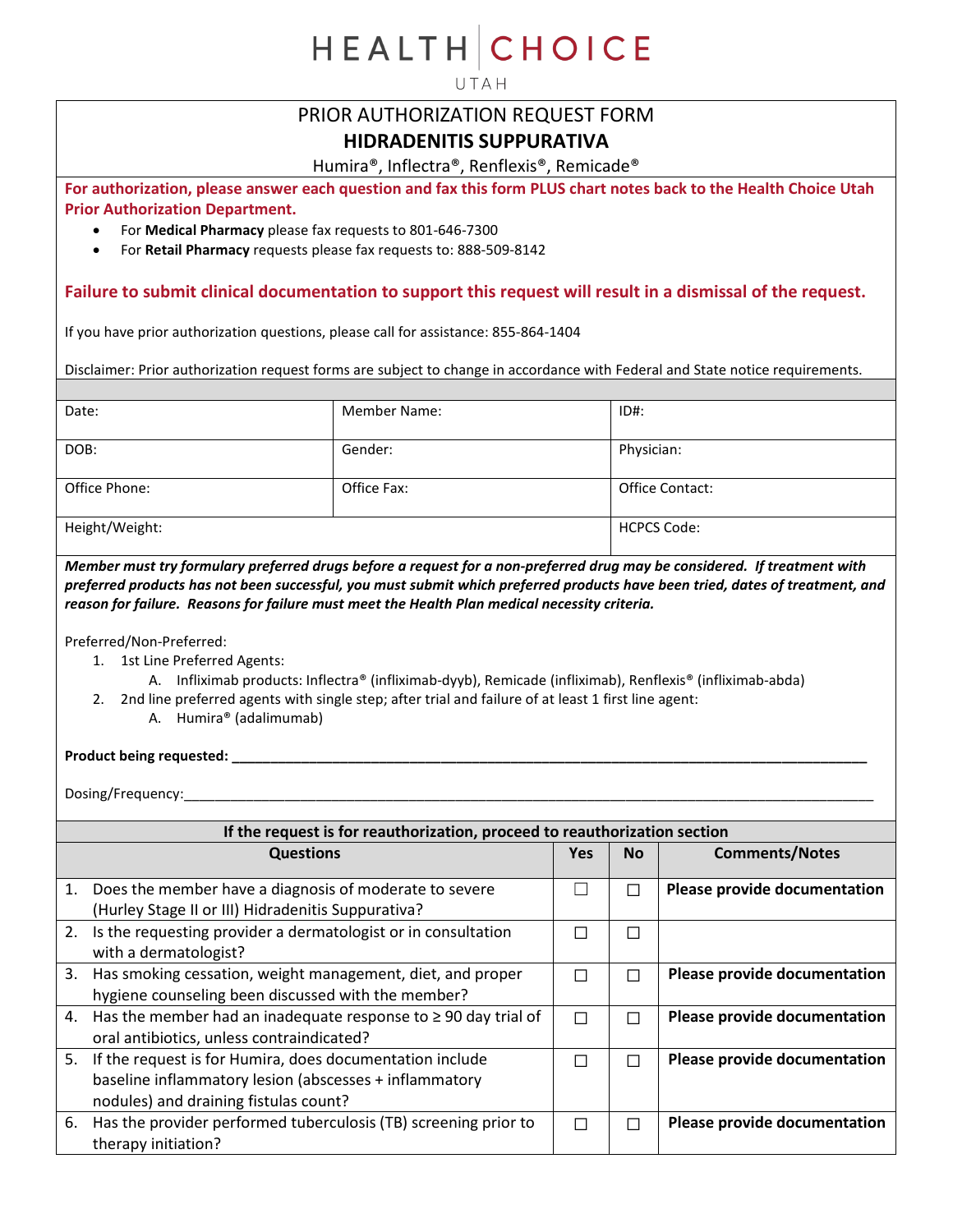|    | 7. Has the provider performed hepatitis B screening prior to<br>therapy initiation?                                                                                                                | □      | $\Box$ | Please provide documentation |  |  |
|----|----------------------------------------------------------------------------------------------------------------------------------------------------------------------------------------------------|--------|--------|------------------------------|--|--|
|    | <b>REAUTHORIZATION</b>                                                                                                                                                                             |        |        |                              |  |  |
| 1. | Is the request for reauthorization of therapy?                                                                                                                                                     | □      | ⊔      |                              |  |  |
| 2. | Has a Hidradenitis Suppurativa Clinical Response been seen by<br>week 16 of therapy, defined as a ≥50% decrease in inflammatory<br>lesion count (abscesses + inflammatory nodules) and no increase | $\Box$ | П      | Please provide documentation |  |  |
|    | in abscesses or draining fistulas compared to baseline?                                                                                                                                            |        |        |                              |  |  |
| 3. | Has the provider performed continued tuberculosis monitoring<br>during therapy?                                                                                                                    | $\Box$ | $\Box$ | Please provide documentation |  |  |
|    | 4. Has the provider performed continued Hepatitis B monitoring in<br><b>HBV carriers?</b>                                                                                                          | $\Box$ | П      | Please provide documentation |  |  |
|    | name of treatment, reason for failure, treatment dates, etc.                                                                                                                                       |        |        |                              |  |  |
|    | Additional information:                                                                                                                                                                            |        |        |                              |  |  |
|    | Physician's Signature:                                                                                                                                                                             |        |        |                              |  |  |

Policy PHARM-HCU-032 Origination Date: 01/01/2022 Reviewed/Revised Date: 03/24/2022 Next Review Date: 03/24/2023 Current Effective Date: 06/01/2022

#### **Confidentiality Notice**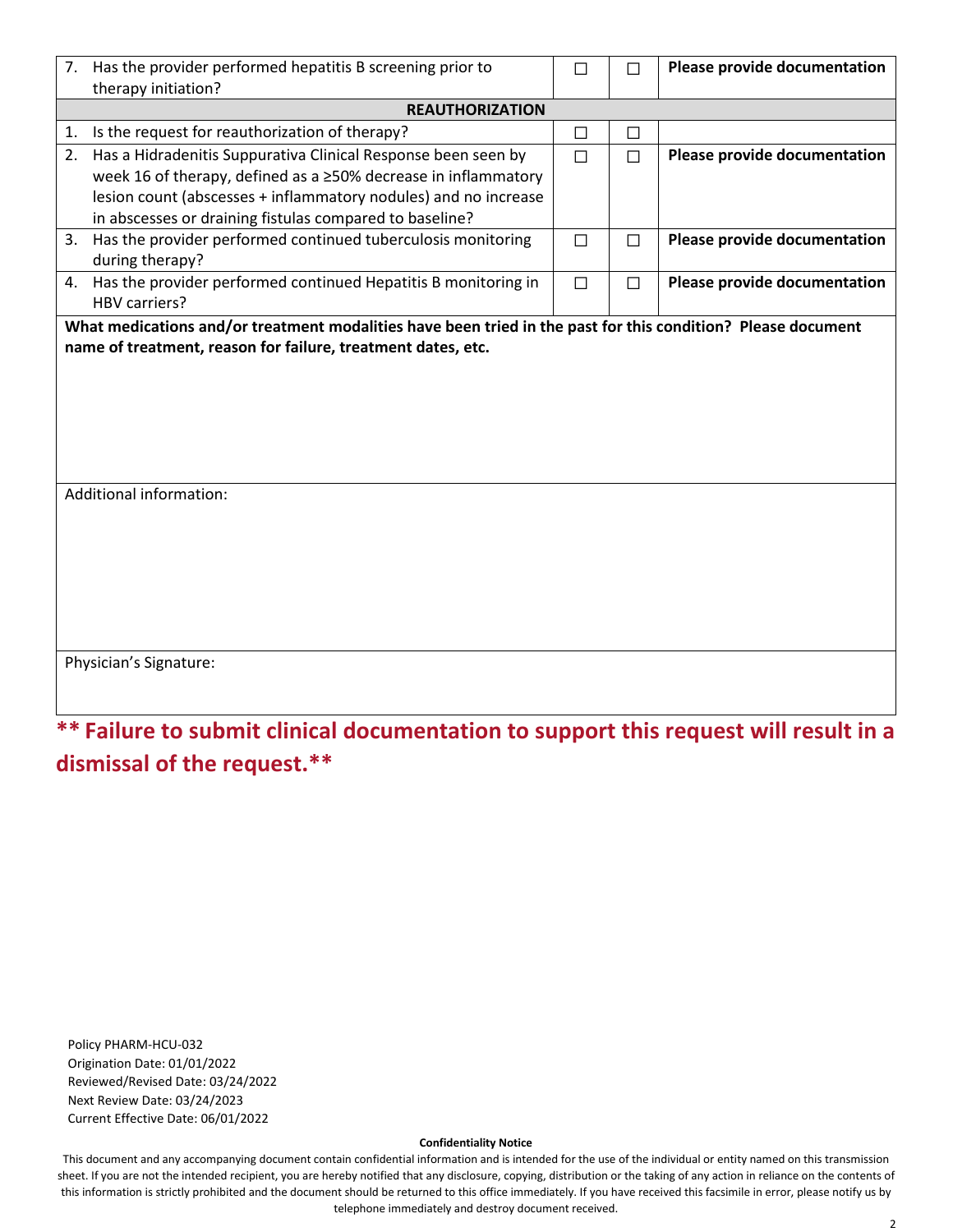UTAH

## PRIOR AUTHORIZATION REQUEST FORM **JUVENILE IDIOPATHIC ARTHRITIS MEDICATIONS**

Actemra®, Enbrel®, Humira®, Inflectra®, Orencia®, Remicade®, Renflexis®, Xeljanz/XR®

**For authorization, please answer each question and fax this form PLUS chart notes back to the Health Choice Utah Prior Authorization Department.**

- For **Medical Pharmacy** please fax requests to 801-646-7300
- For **Retail Pharmacy** requests please fax requests to: 888-509-8142

### **Failure to submit clinical documentation to support this request will result in a dismissal of the request.**

If you have prior authorization questions, please call for assistance: 855-864-1404

Disclaimer: Prior authorization request forms are subject to change in accordance with Federal and State notice requirements.

| Date:          | <b>Member Name:</b> | $ID#$ :                |
|----------------|---------------------|------------------------|
| DOB:           | Gender:             | Physician:             |
| Office Phone:  | Office Fax:         | <b>Office Contact:</b> |
| Height/Weight: |                     | <b>HCPCS Code:</b>     |

*Member must try formulary preferred drugs before a request for a non-preferred drug may be considered. If treatment with preferred products has not been successful, you must submit which preferred products have been tried, dates of treatment, and reason for failure. Reasons for failure must meet the Health Plan medical necessity criteria.*

Preferred/Non-Preferred:

- 1. 1<sup>st</sup> Line Preferred Agents:
	- A. Infliximab products: [Inflectra® (infliximab-dyyb), Remicade® (infliximab), Renflexis® (infliximab-abda)], Actemra® (tocilizumab), Orencia® (abatacept)
- 2.  $2^{nd}$  line preferred agents with single step:
	- A. Humira® (adalimumab), Xeljanz®/Xeljanz XR® (tofacitinib)
- 3. Non-Preferred Brands with a triple step; after trial and failure of 1 first line agent and 2 second line agents:
	- A. Enbrel® (etanercept)

**Product being requested:** \_\_\_\_\_\_\_\_\_\_\_\_\_\_\_\_\_\_\_\_\_\_\_\_\_\_\_\_\_\_\_\_\_\_\_\_\_\_\_\_\_\_\_\_\_\_\_\_\_\_\_\_\_\_

|    | If the request is for reauthorization, proceed to reauthorization section                                                                                                |     |           |                              |  |
|----|--------------------------------------------------------------------------------------------------------------------------------------------------------------------------|-----|-----------|------------------------------|--|
|    | <b>Questions</b>                                                                                                                                                         | Yes | <b>No</b> | <b>Comments/Notes</b>        |  |
|    | Does the member have a documented diagnosis of Juvenile<br>Idiopathic Arthritis?                                                                                         | ш   |           | Please provide documentation |  |
|    | 2. Is the requesting prescriber a rheumatologist or working in<br>consultation with a rheumatologist?                                                                    |     |           |                              |  |
| 3. | Has the provider performed tuberculosis (TB) screening prior to<br>therapy initiation?                                                                                   |     |           | Please provide documentation |  |
|    | 4. If the request is for a Tumor Necrosis Factor Inhibitor or<br>Orencia <sup>®</sup> , has the provider performed hepatitis B screening prior<br>to therapy initiation? |     |           | Please provide documentation |  |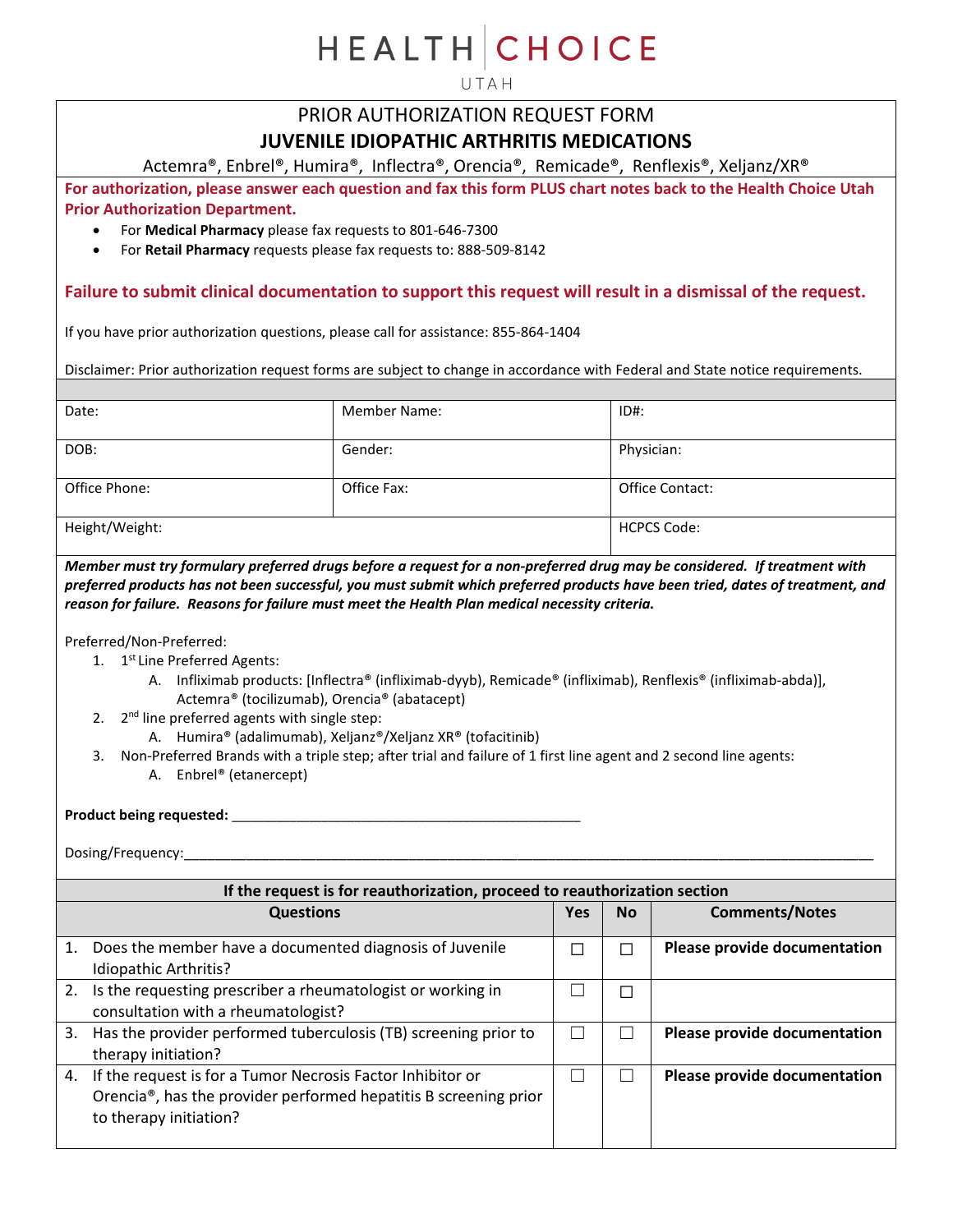| 5. | If the request is for Xejanz/XR, does documentation show an                     | $\Box$ |                   | Please provide documentation |
|----|---------------------------------------------------------------------------------|--------|-------------------|------------------------------|
|    | inadequate response or intolerance to at least one tumor                        |        |                   |                              |
|    | necrosis factor (TNF) blocker such infliximab, Cimzia, Humira                   |        |                   |                              |
|    | and/or Simponi AND does documentation show the member will                      |        |                   |                              |
|    | not be receiving Xeljanz/XR in combination with a potent                        |        |                   |                              |
|    | immunosuppressant (e.g., azathioprine or cyclosporine)?                         |        |                   |                              |
|    | <b>ACTIVE JOINT COUNT ≤ 4 WITHOUT SYSTEMIC FEATURES</b>                         |        |                   |                              |
| 1. | Does the member have an active joint count of $\leq$ 4 without                  | $\Box$ | $\Box$            | Please provide documentation |
|    | systemic features?                                                              |        |                   |                              |
| 2. | Has the member had an adequate trial of, or                                     | $\Box$ | $\Box$            | Please provide documentation |
|    | intolerance/contraindication to, a nonsteroidal anti-                           |        |                   |                              |
|    | inflammatory drug (NSAID)?                                                      |        |                   |                              |
| 3. | Has the member had an adequate trial of, or                                     | $\Box$ | П                 | Please provide documentation |
|    | intolerance/contraindication to, methotrexate or leflunomide?                   |        |                   |                              |
| 4. | Is the request for the preferred product, Humira®?                              | П      |                   |                              |
|    | <b>ACTIVE JOINT COUNT &gt; 4 WITHOUT SYSTEMIC FEATURES</b>                      |        |                   |                              |
| 1. | Does the member have an active joint count of > 4 without                       | $\Box$ | П                 | Please provide documentation |
|    | systemic features?                                                              |        |                   |                              |
| 2. | Has the member had a 3-month trial of, or                                       | $\Box$ | $\Box$            | Please provide documentation |
|    | intolerance/contraindication to, methotrexate or leflunomide?                   |        |                   |                              |
|    | MILD TO MODERATE ACUTE DISEASE WITH SYSTEMIC FEATURES                           |        |                   |                              |
|    | 1. Does the member have mild to moderate acute disease with                     | $\Box$ | П                 | Please provide documentation |
|    | systemic features of nondisabling symptoms without evidence of                  |        |                   |                              |
|    | macrophage activation syndrome?                                                 |        |                   |                              |
|    | 2. Has the member had an adequate trial of, or                                  | $\Box$ | □                 | Please provide documentation |
|    | intolerance/contraindication to, a nonsteroidal anti-                           |        |                   |                              |
|    | inflammatory drug (NSAID)?                                                      |        |                   |                              |
|    | MODERATE TO SEVERE ACUTE DISEASE WITH SYSTEMIC FEATURES                         |        |                   |                              |
| 1. | Has the member shown systemic symptoms such as high fevers                      | $\Box$ | П                 | Please provide documentation |
|    | with poor response to NSAIDs, other serious systemic                            |        |                   |                              |
|    | manifestations including serositis and possible early macrophage                |        |                   |                              |
|    | activation syndrome, and/or moderate-to-severe polyarthritis?                   |        |                   |                              |
|    | SYSTEMIC JUVENILE IDIOPATHIC ARTHRITIS (JIA)                                    |        |                   |                              |
| 1. | Does the member have mild to moderate systemic JIA?                             | $\Box$ | П                 | Please provide documentation |
| 2. | Has the member had an adequate trial of NSAIDs?                                 | $\Box$ | $\vert$           |                              |
| 3. | Does the member have moderate to severe systemic JIA?                           | $\Box$ |                   | Please provide documentation |
|    |                                                                                 |        |                   |                              |
|    | <b>REAUTHORIZATION</b>                                                          |        |                   |                              |
| 1. | Is the request for reauthorization of therapy?                                  | $\Box$ | $\Box$            |                              |
| 2. | Has the member's therapy been re-evaluated within the past 12                   | $\Box$ | $\Box$            |                              |
|    | months?                                                                         |        |                   |                              |
| 3. | Has the therapy shown to be tolerable and effective with a                      | $\Box$ | H                 | Please provide documentation |
|    | decrease or stabilization in disease severity?                                  |        |                   |                              |
|    |                                                                                 |        |                   |                              |
| 4. | Does the member show a continued medical need for the                           | $\Box$ | $\vert \ \ \vert$ | Please provide documentation |
|    | therapy?                                                                        |        |                   |                              |
| 5. | Has the provider performed continued tuberculosis monitoring                    | $\Box$ | $\mathcal{L}$     | Please provide documentation |
|    | during therapy?                                                                 |        |                   |                              |
| 6. | Has the provider performed continued Hepatitis B monitoring in<br>HBV carriers? | $\Box$ | ×                 | Please provide documentation |

#### **Confidentiality Notice**

This document and any accompanying document contain confidential information and is intended for the use of the individual or entity named on this transmission sheet. If you are not the intended recipient, you are hereby notified that any disclosure, copying, distribution or the taking of any action in reliance on the contents of this information is strictly prohibited and the document should be returned to this office immediately. If you have received this facsimile in error, please notify us by telephone immediately and destroy document received.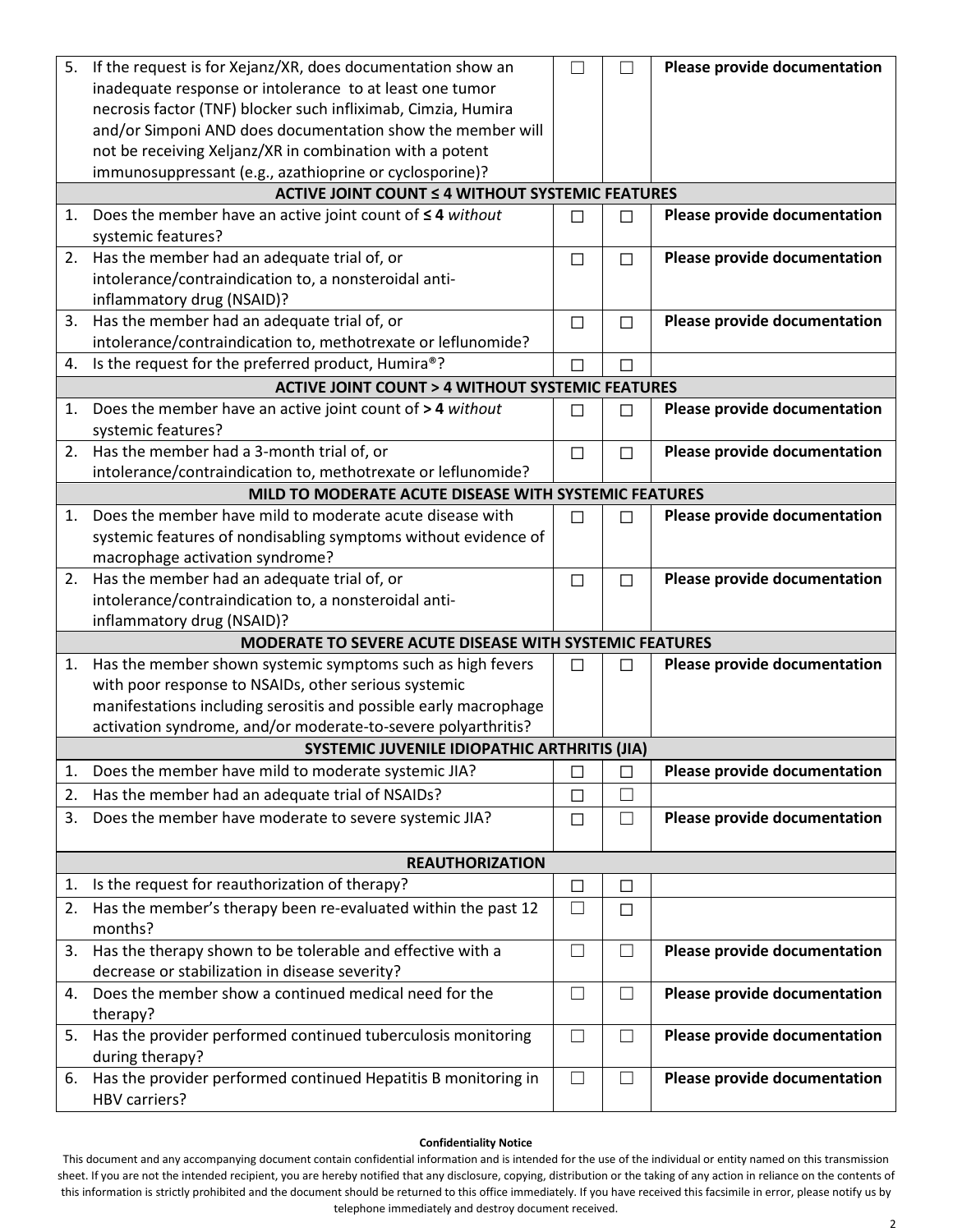**What medications and/or treatment modalities have been tried in the past for this condition? Please document name of treatment, reason for failure, treatment dates, etc.**

Additional information:

Physician's Signature:

**\*\* Failure to submit clinical documentation to support this request will result in a dismissal of the request.\*\***

Policy PHARM-HCU-041 Origination Date: 01/01/2022 Reviewed/Revised Date: 03/24/2022 Next Review Date: 03/24/2023 Current Effective Date: 06/01/2022

#### **Confidentiality Notice**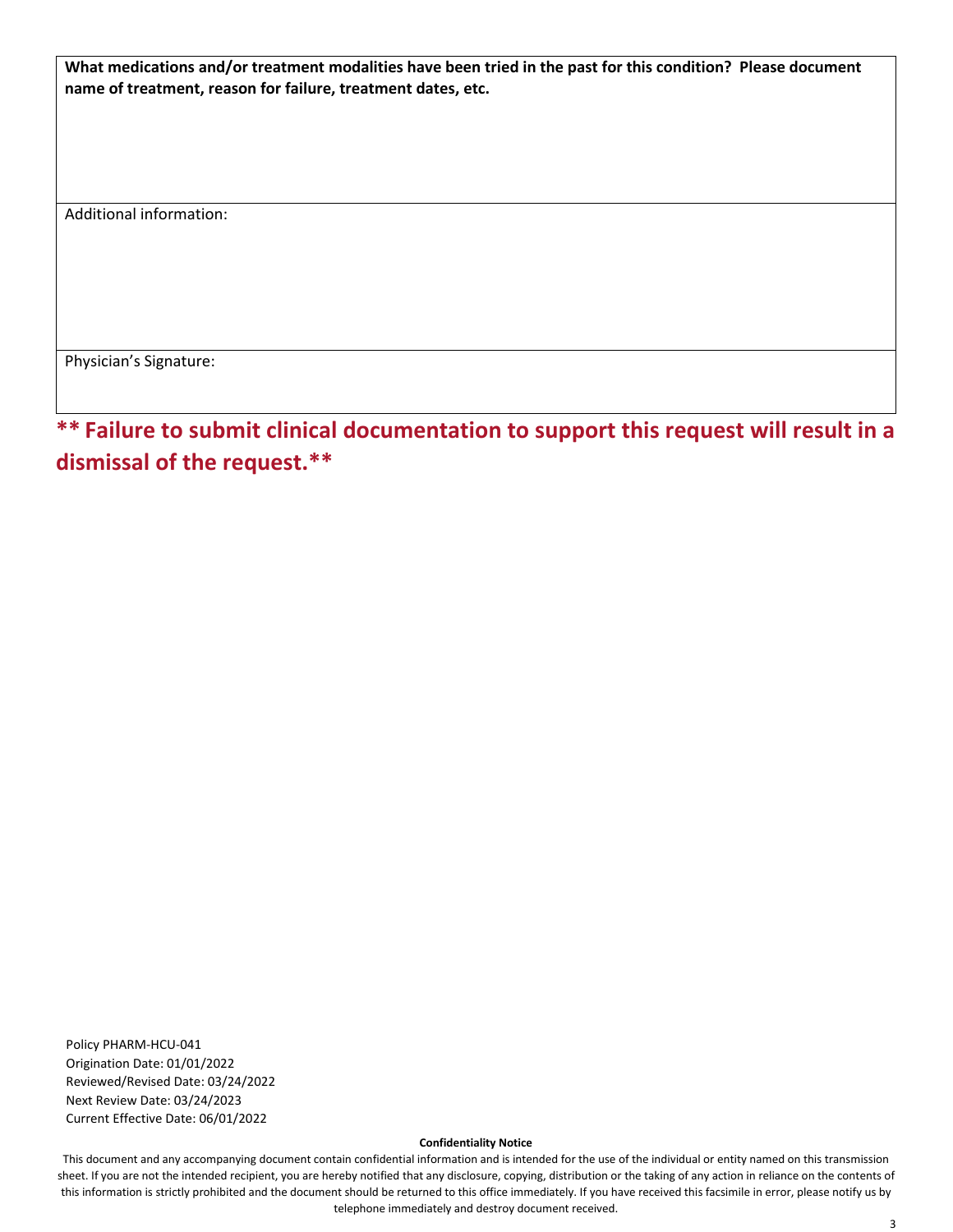UTAH

## PRIOR AUTHORIZATION REQUEST FORM

### **PSORIASIS**

Cimzia®, Cosentyx®, Enbrel®, Humira®, Ilumya™, Inflectra®, Otezla®, Remicade®, Renflexis®, Siliq™, Skyrizi™, Stelara®, Taltz®, Tremfya®

**For authorization, please answer each question and fax this form PLUS chart notes back to the Health Choice Utah Prior Authorization Department.**

- For **Medical Pharmacy** please fax requests to 801-646-7300
- For **Retail Pharmacy** requests please fax requests to: 888-509-8142

#### **Failure to submit clinical documentation to support this request will result in a dismissal of the request.**

If you have prior authorization questions, please call for assistance: 855-864-1404

Disclaimer: Prior authorization request forms are subject to change in accordance with Federal and State notice requirements.

| Date:          | <b>Member Name:</b> | $ID#$ :            |
|----------------|---------------------|--------------------|
| DOB:           | Gender:             | Physician:         |
| Office Phone:  | Office Fax:         | Office Contact:    |
| Height/Weight: |                     | <b>HCPCS Code:</b> |

*Member must try formulary preferred drugs before a request for a non-preferred drug may be considered. If treatment with preferred products has not been successful, you must submit which preferred products have been tried, dates of treatment, and reason for failure. Reasons for failure must meet the Health Plan medical necessity criteria.*

Preferred/Non-Preferred

- 1. 1<sup>st</sup> Line Preferred Agents:
	- A. Infliximab products: Inflectra® (infliximab-dyyb), Remicade® (infliximab), Renflexis® (infliximab-abda)
- 2.  $2^{nd}$  line preferred agents with single step; after trial and failure of 1 first line agent:
	- A. Cimzia® (certolizumab), Humira® (adalimumab), Otezla® (apremilast), Taltz® (ixekizumab)
- 3. Non-Preferred Agents with a triple step; after trial and failure of 1 first line agent and 2 second line agents:
	- A. Cosentyx® (secukinumab), Enbrel® (etanercept), Ilumya® (tildrakizumab), Siliq™ (brodalumab), Stelara® (ustekinumab), Skyrizi® (risankizumab-rzaa), Tremfya® (guselkumab)

#### **Product being requested:** \_\_\_\_\_\_\_\_\_\_\_\_\_\_\_\_\_\_\_\_\_\_\_\_\_\_\_\_\_\_\_\_\_\_\_\_\_\_\_\_\_\_\_\_\_\_\_\_\_\_\_\_\_\_\_\_\_\_\_\_\_\_\_\_\_\_\_\_\_\_\_\_\_\_\_\_\_\_\_\_\_\_\_\_\_\_\_\_\_\_\_\_\_\_\_\_\_\_\_

|    | If the request is for reauthorization, proceed to reauthorization section                                                                                                                                                                                                                                        |     |           |                              |  |
|----|------------------------------------------------------------------------------------------------------------------------------------------------------------------------------------------------------------------------------------------------------------------------------------------------------------------|-----|-----------|------------------------------|--|
|    | <b>Questions</b>                                                                                                                                                                                                                                                                                                 | Yes | <b>No</b> | <b>Comments/Notes</b>        |  |
|    | Is the request made by a dermatologist or made in consultation<br>with a dermatologist?                                                                                                                                                                                                                          |     | □         |                              |  |
| 2. | Does the member have moderate to severe psoriasis disease<br>based on the Psoriasis Area and Severity Index (PASI) and/or Body<br>Surface Area Percentage (BSA%) OR high impact disease (plaques<br>on palms/soles, scalp psoriasis, nail psoriasis)?<br>Note: Otezla does not require documentation of severity |     | $\sim$    | Please provide documentation |  |
| 3. | Has the member had an adequate trial and failure of, or<br>contraindication to, phototherapy or photochemotherapy?                                                                                                                                                                                               |     |           | Please provide documentation |  |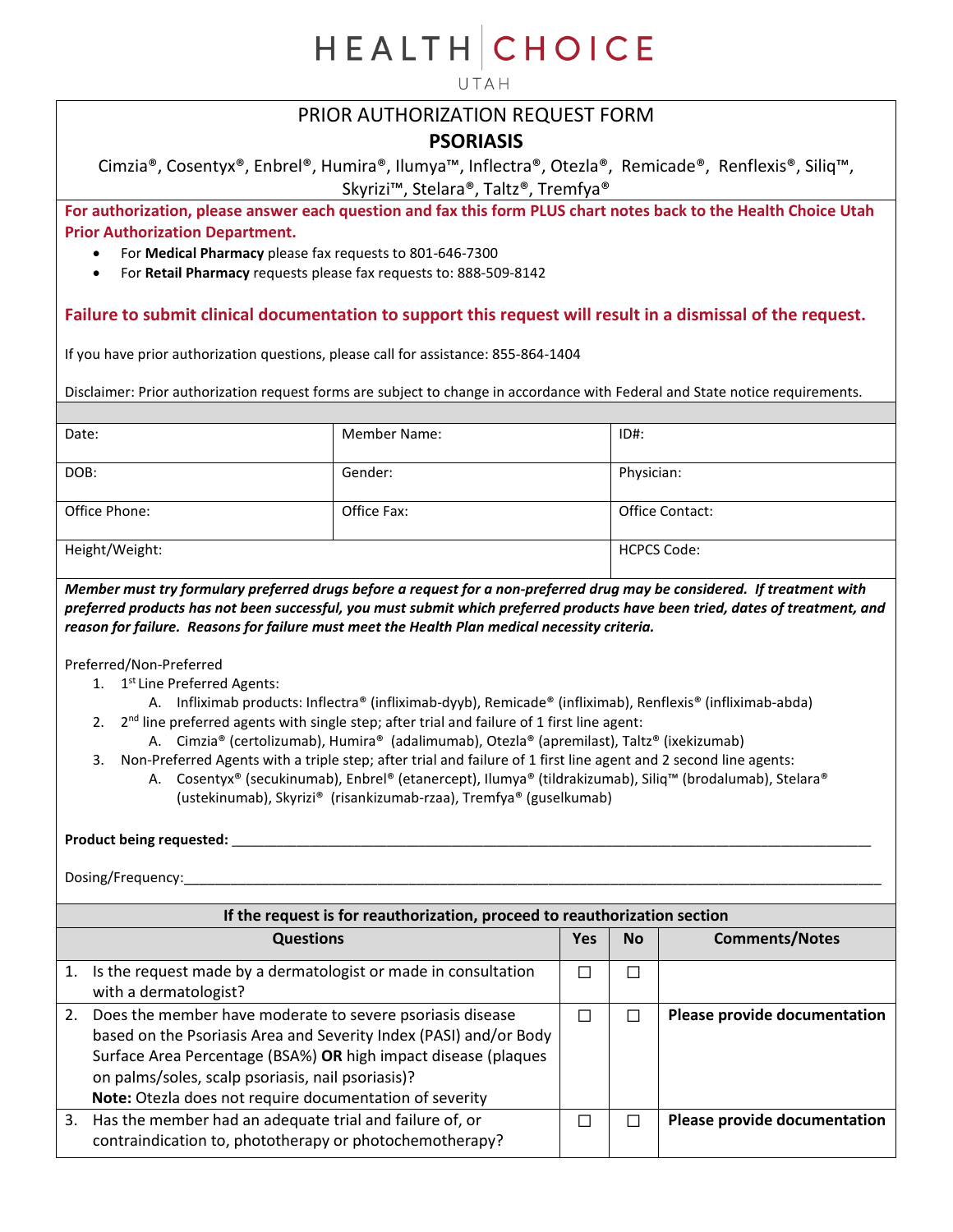|                                                                                                                                                                              | 4. Has the member had an adequate trial and failure of at least one,<br>or contraindication to all three, of the following: methotrexate,<br>cyclosporine A, and acitretin? | $\Box$ |        | Please provide documentation |  |
|------------------------------------------------------------------------------------------------------------------------------------------------------------------------------|-----------------------------------------------------------------------------------------------------------------------------------------------------------------------------|--------|--------|------------------------------|--|
|                                                                                                                                                                              | 5. Has the provider performed tuberculosis (TB) screening prior to<br>therapy initiation? (Note: NOT required if the request is for<br>Otezla)                              | $\Box$ | П      | Please provide documentation |  |
|                                                                                                                                                                              | 6. If the request is for a Tumor Necrosis Factor Inhibitor, has the<br>provider performed hepatitis B screening prior to therapy<br>initiation?                             | $\Box$ | $\Box$ | Please provide documentation |  |
|                                                                                                                                                                              | <b>REAUTHORIZATION</b>                                                                                                                                                      |        |        |                              |  |
| 1.                                                                                                                                                                           | Is the request for reauthorization of therapy?                                                                                                                              | $\Box$ | $\Box$ |                              |  |
| 2.                                                                                                                                                                           | Has the member's therapy been re-evaluated within the past 6<br>months?                                                                                                     | □      | $\Box$ |                              |  |
| 3.                                                                                                                                                                           | Has the therapy shown to be tolerable and effective with an<br>improvement in condition?                                                                                    | П      | П      | Please provide documentation |  |
|                                                                                                                                                                              | 4. Does the member show a continued medical need for the<br>therapy?                                                                                                        | $\Box$ | $\Box$ | Please provide documentation |  |
| 5.                                                                                                                                                                           | Has the provider performed continued tuberculosis monitoring<br>during therapy?                                                                                             | $\Box$ | П      | Please provide documentation |  |
| 6.                                                                                                                                                                           | Has the provider performed continued Hepatitis B monitoring in<br><b>HBV carriers?</b>                                                                                      | П      | П      | Please provide documentation |  |
| What medications and/or treatment modalities have been tried in the past for this condition? Please document<br>name of treatment, reason for failure, treatment dates, etc. |                                                                                                                                                                             |        |        |                              |  |
|                                                                                                                                                                              | Additional information:                                                                                                                                                     |        |        |                              |  |
|                                                                                                                                                                              | <b>Physician Signature:</b>                                                                                                                                                 |        |        |                              |  |

Policy PHARM-HCU-061 Origination Date: 01/01/2022 Reviewed/Revised Date: 03/24/2022 Next Review Date: 03/24/2023 Current Effective Date: 06/01/2022

#### **Confidentiality Notice**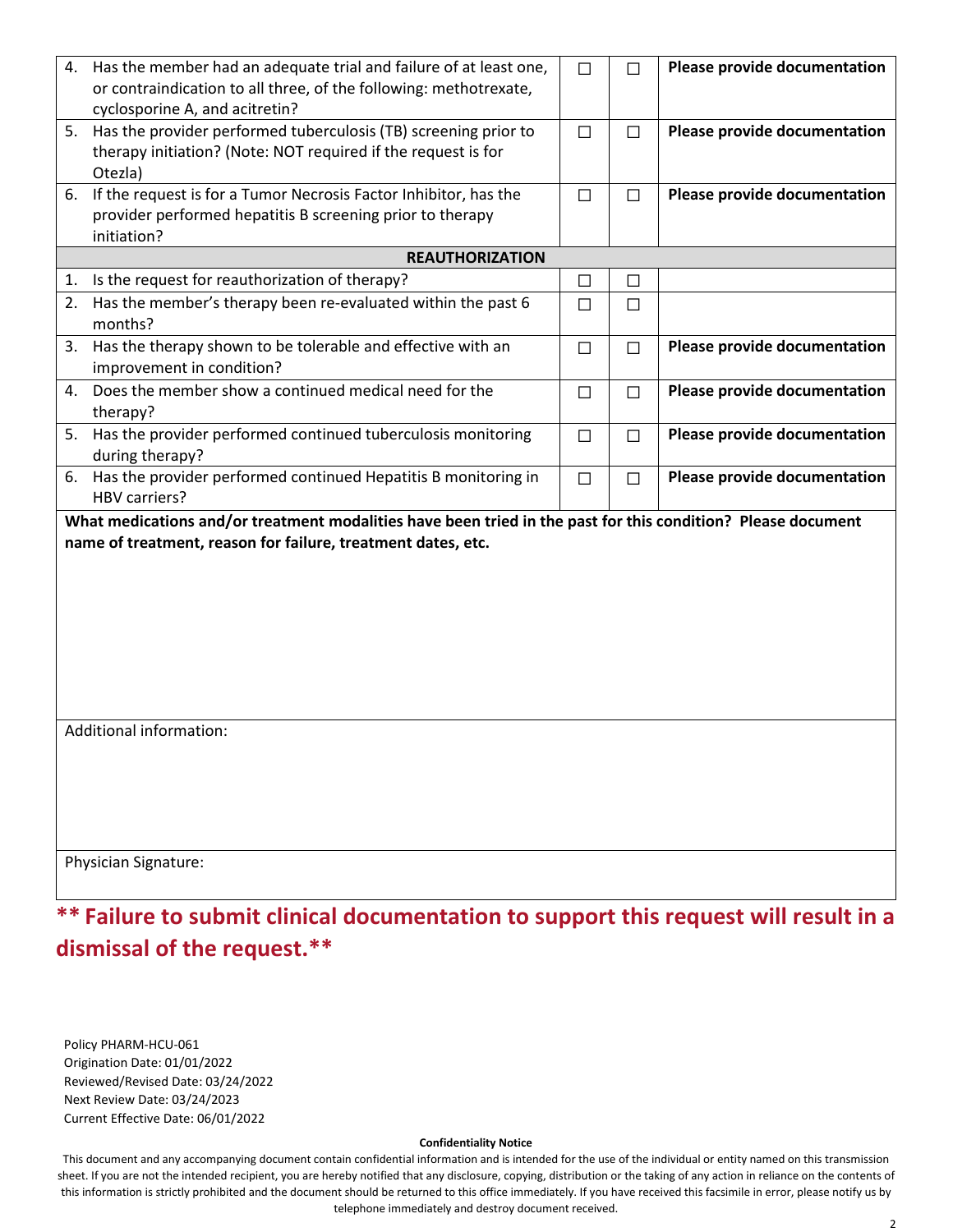UTAH

## PRIOR AUTHORIZATION REQUEST FORM

### **PSORIATIC ARTHRITIS**

Cimzia®, Cosentyx®, Enbrel®, Humira®, Inflectra®, Orencia®, Otezla®, Remicade®, Renflexis®, Rinvoq®, Simponi®, Stelara®, Skyrizi®, Taltz®, Tremfya®, Xeljanz/XR®

**For authorization, please answer each question and fax this form PLUS chart notes back to the Health Choice Utah Prior Authorization Department.**

- For **Medical Pharmacy** please fax requests to 801-646-7300
- For **Retail Pharmacy** requests please fax requests to: 888-509-8142

#### **Failure to submit clinical documentation to support this request will result in a dismissal of the request.**

If you have prior authorization questions, please call for assistance: 855-864-1404

Disclaimer: Prior authorization request forms are subject to change in accordance with Federal and State notice requirements.

| Date:          | <b>Member Name:</b> | $ID#$ :            |
|----------------|---------------------|--------------------|
| DOB:           | Gender:             | Physician:         |
| Office Phone:  | Office Fax:         | Office Contact:    |
| Height/Weight: |                     | <b>HCPCS Code:</b> |

*Member must try formulary preferred drugs before a request for a non-preferred drug may be considered. If treatment with preferred products has not been successful, you must submit which preferred products have been tried, dates of treatment, and reason for failure. Reasons for failure must meet the Health Plan medical necessity criteria.*

Preferred/Non-preferred

- 1. 1<sup>st</sup> Line Preferred Agents:
	- A. Infliximab products: Inflectra® (infliximab-dyyb), Remicade (infliximab), Renflexis® (infliximab-abda)
- 2.  $2^{nd}$  line preferred agents with single step; after trial and failure of 1 first line agent:
	- A. Cimzia® (certolizumab), Humira® (adalimumab), Orencia® (abatacept), Otezla® (apremilast), Taltz® (ixekizumab), Xeljanz/XR ® (tofacitinib)
- 3. Non-Preferred Agents with a triple step; after trial and failure of 1 first line agent and 2 second line agents:
	- A. Cosentyx® (secukinumab), Enbrel® (etanercept), Rinvoq® (upadacitinib), Skyrizi® (risankizumab-rzaa) Simponi® (golimumab), Stelara® (ustekinumab), Tremfya® (guselkumab)

#### **Product being requested:** \_\_\_\_\_\_\_\_\_\_\_\_\_\_\_\_\_\_\_\_\_\_\_\_\_\_\_\_\_\_\_\_\_\_\_\_\_\_\_\_\_\_\_\_\_\_\_\_\_\_\_\_\_\_

| If the request is for reauthorization, proceed to reauthorization section                                                                                                                                                                             |     |           |                              |  |
|-------------------------------------------------------------------------------------------------------------------------------------------------------------------------------------------------------------------------------------------------------|-----|-----------|------------------------------|--|
| <b>Questions</b>                                                                                                                                                                                                                                      | Yes | <b>No</b> | <b>Comments/Notes</b>        |  |
| 1. Is the patient 18 years of age or older with active psoriatic<br>arthritis?                                                                                                                                                                        |     |           | Please provide documentation |  |
| 2. Is the request from, or in consultation with, a rheumatologist or<br>a dermatologist?                                                                                                                                                              |     |           |                              |  |
| 3. Has the patient had an adequate trial and failure of at least one<br>of the following disease-modifying antirheumatic drugs<br>(DMARDs), unless contraindicated to all: methotrexate,<br>leflunomide, sulfasalazine, azathioprine, intra-articular |     |           | Please provide documentation |  |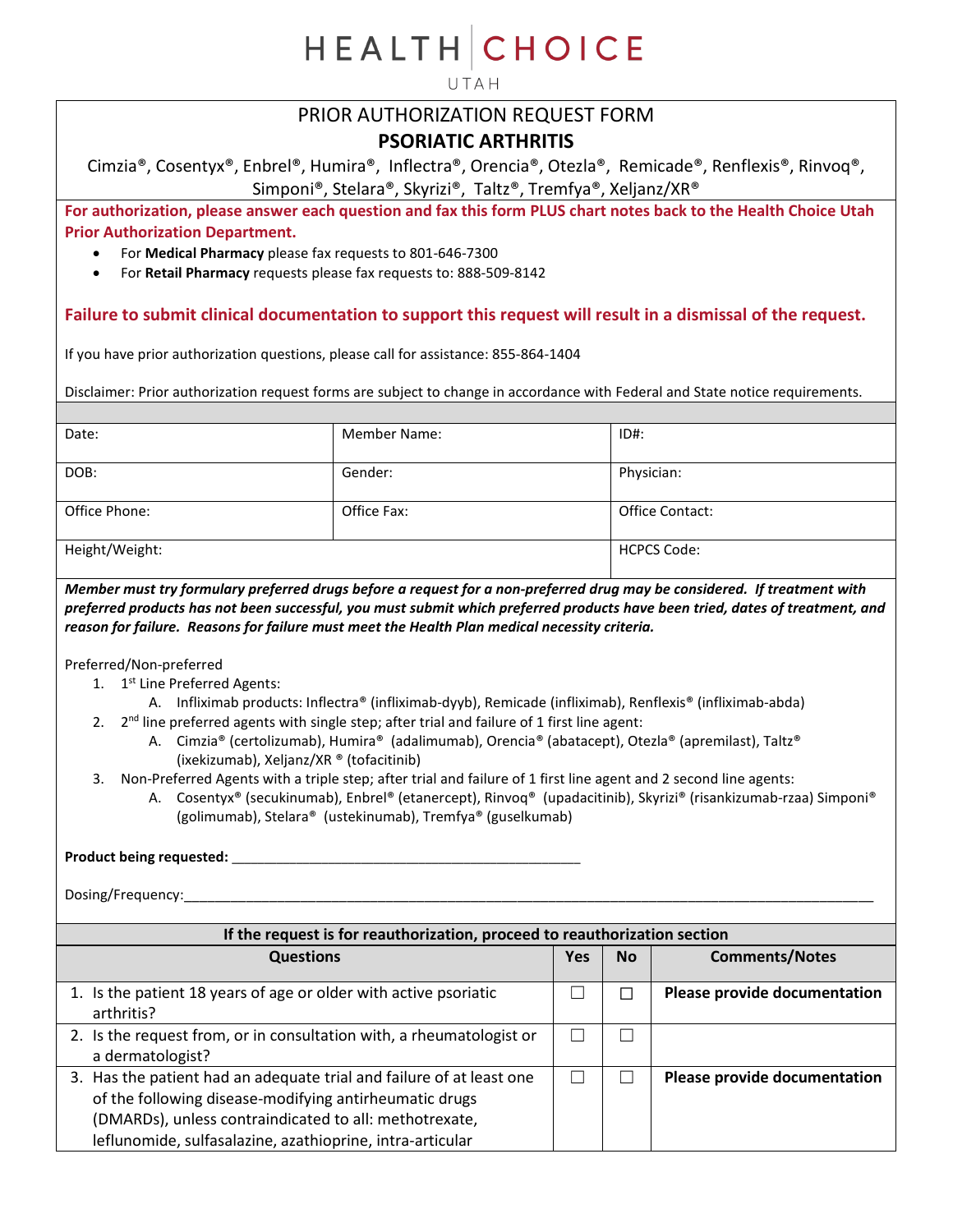| glucocorticoid injections, hydroxychloroquine, D-penicillamine,<br>or minocycline?                           |        |        |                              |
|--------------------------------------------------------------------------------------------------------------|--------|--------|------------------------------|
| 4. Does the member have moderate axial disease, severe disease,                                              | $\Box$ | $\Box$ | Please provide documentation |
| or enthesitis?                                                                                               |        |        |                              |
| • For patients with moderate axial disease, severe disease, or                                               |        |        |                              |
| enthesitis, a trial and failure of a DMARD may not be                                                        |        |        |                              |
| necessary.                                                                                                   |        |        |                              |
| 5. If the request is for Xeljanz/XR®, does documentation show                                                | $\Box$ | $\Box$ | Please provide documentation |
| inadequate response or intolerance to at least one TNF (tumor                                                |        |        |                              |
| necrosis factor) blocker such infliximab, Cimzia, Humira and/or                                              |        |        |                              |
| Simponi AND does documentation show the member will not be                                                   |        |        |                              |
| receiving Xeljanz/XR in combination with a potent                                                            |        |        |                              |
| immunosuppressant (e.g., azathioprine or cyclosporine)?                                                      |        |        |                              |
| 6. If the request is for a Tumor Necrosis Factor Inhibitor or an                                             | $\Box$ | П      | Please provide documentation |
| Interleukin Receptor Antagonist, has the provider performed                                                  |        |        |                              |
| tuberculosis (TB) screening prior to therapy initiation?                                                     |        |        |                              |
| 7. If the request is for a Tumor Necrosis Factor Inhibitor, has the                                          | $\Box$ | $\Box$ | Please provide documentation |
| provider performed hepatitis B screening prior to therapy                                                    |        |        |                              |
| initiation?                                                                                                  |        |        |                              |
| <b>REAUTHORIZATION</b>                                                                                       |        |        |                              |
| 1. Is the request for reauthorization of therapy?                                                            | $\Box$ | □      |                              |
| 2. Has the member's therapy been re-evaluated within the past 12                                             | $\Box$ | $\Box$ |                              |
| months?                                                                                                      |        |        |                              |
| 3. Has the therapy shown to be tolerable and effective with a                                                | $\Box$ | $\Box$ | Please provide documentation |
| significant decrease in disease severity?                                                                    |        |        |                              |
| 4. Does the member show a continued medical need for the                                                     | $\Box$ | $\Box$ | Please provide documentation |
| therapy?                                                                                                     |        |        |                              |
| 5. Has the provider performed continued tuberculosis monitoring                                              | $\Box$ | $\Box$ | Please provide documentation |
| during therapy?                                                                                              |        |        |                              |
| 6. Has the provider performed continued Hepatitis B monitoring in                                            | $\Box$ | $\Box$ | Please provide documentation |
| HBV carriers?                                                                                                |        |        |                              |
| What medications and/or treatment modalities have been tried in the past for this condition? Please document |        |        |                              |
| name of treatment, reason for failure, treatment dates, etc.                                                 |        |        |                              |
|                                                                                                              |        |        |                              |
|                                                                                                              |        |        |                              |
|                                                                                                              |        |        |                              |
| Additional information:                                                                                      |        |        |                              |
|                                                                                                              |        |        |                              |
| Physician's Signature:                                                                                       |        |        |                              |
|                                                                                                              |        |        |                              |
|                                                                                                              |        |        |                              |

Policy PHARM-HCU-062 Origination Date: 01/01/2022 Reviewed/Revised Date: 03/24/2022 Next Review Date: 03/24/2023 Current Effective Date: 06/01/2022

#### **Confidentiality Notice**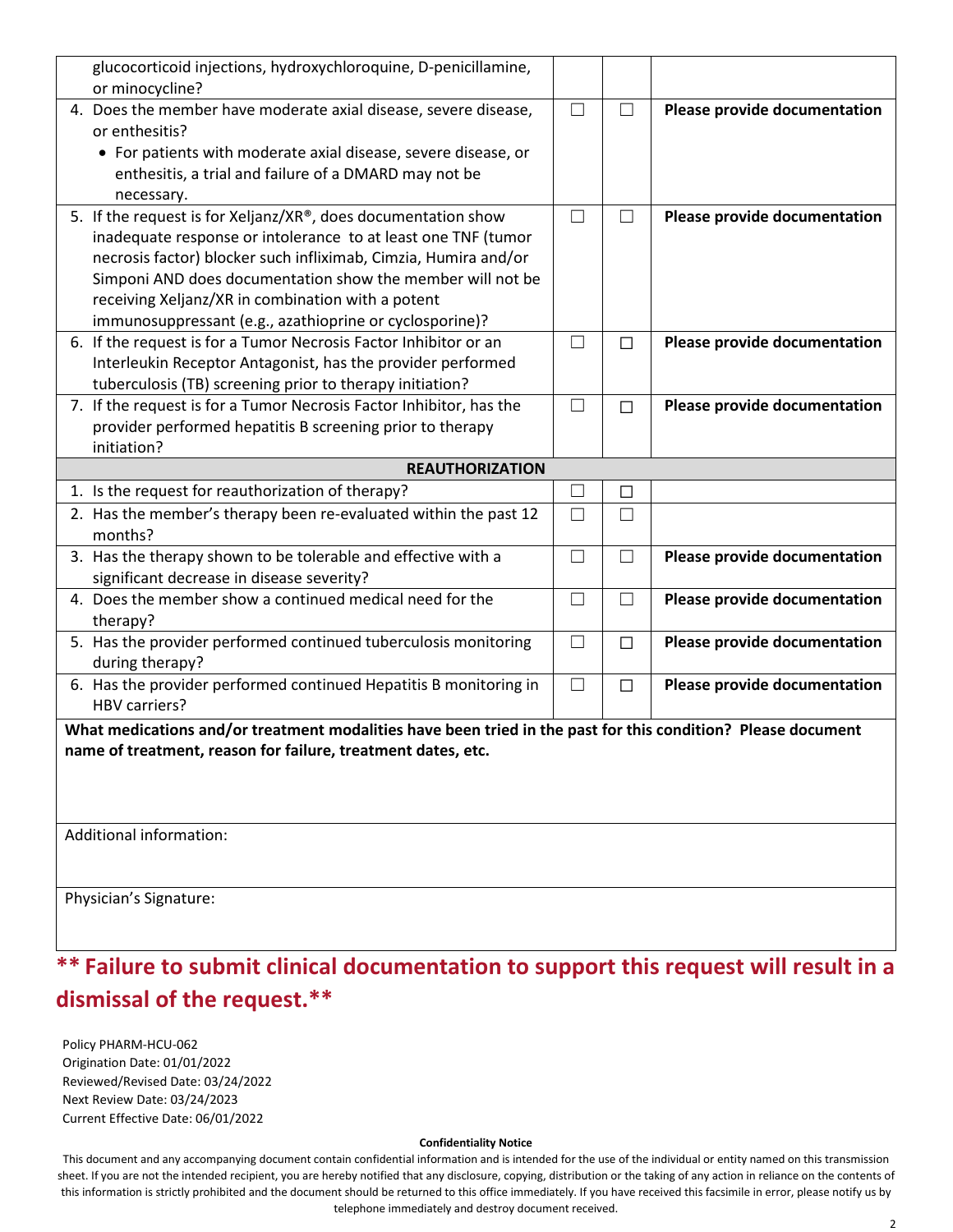UTAH

## PRIOR AUTHORIZATION REQUEST FORM **RHEUMATOID ARTHRITIS**

Actemra®, Cimzia®, Enbrel®, Humira®, Inflectra®, Kevzara®, Kineret®, Olumiant®, Orencia®, Remicade®, Renflexis®, Rinvoq®, Rituxan®, Simponi®, TrazimeraTM, Truxima®, Xeljanz®/XR

**For authorization, please answer each question and fax this form PLUS chart notes back to the Health Choice Utah Prior Authorization Department.**

- For **Medical Pharmacy** please fax requests to 801-646-7300
- For **Retail Pharmacy** requests please fax requests to: 888-509-8142

#### **Failure to submit clinical documentation to support this request will result in a dismissal of the request.**

If you have prior authorization questions, please call for assistance: 855-864-1404

Disclaimer: Prior authorization request forms are subject to change in accordance with Federal and State notice requirements.

| Date:          | <b>Member Name:</b> | $ID#$ :            |
|----------------|---------------------|--------------------|
| DOB:           | Gender:             | Physician:         |
| Office Phone:  | Office Fax:         | Office Contact:    |
| Height/Weight: |                     | <b>HCPCS Code:</b> |

*Member must try at least two formulary preferred drugs before a request for a non-preferred drug may be considered. If treatment with preferred products has not been successful, you must submit which preferred products have been tried, dates of treatment, and reason for failure. Reasons for failure must meet the Health Plan medical necessity criteria.*

Preferred/Non-Preferred

- 1. 1<sup>st</sup> Line Preferred Agents:
	- A. Infliximab products: Inflectra® (infliximab-dyyb), Remicade® (infliximab), Renflexis® (infliximab-abda)
	- B. Rituximab products: Rituxan® (rituximab), Trazimera™ (rituximab-abbs), Truxima® (rituximab-qyyp)

2.  $2^{nd}$  line preferred agents with single step; after trial and failure of 1 first line agent:

- A. Actemra® (tocilizumab), Cimzia® (certolizumab), Humira® (adalimumab), Kevzara® (sarilumab), Olumiant® (baricitinb), Orencia® (abatacept), Xeljanz/XR® (tofacitinib)
- 3. Non-Preferred Agents with a triple step; after trial and failure of 1 first line agent and 2 second line agents:
	- A. Enbrel® (etanercept), Kineret® (anakinra), Rinvoq® (upadacitinib), Simponi® (golimumab)

### **Product being requested:** \_\_\_\_\_\_\_\_\_\_\_\_\_\_\_\_\_\_\_\_\_\_\_\_\_\_\_\_\_\_\_\_\_\_\_\_\_\_\_\_\_\_\_\_\_\_\_\_\_\_\_\_\_\_

|    | If the request is for reauthorization, proceed to reauthorization section                                                                                                                                                       |        |           |                              |  |
|----|---------------------------------------------------------------------------------------------------------------------------------------------------------------------------------------------------------------------------------|--------|-----------|------------------------------|--|
|    | <b>Questions</b>                                                                                                                                                                                                                | Yes    | <b>No</b> | <b>Comments/Notes</b>        |  |
| 1. | Is the member 18 years of age or older?                                                                                                                                                                                         |        |           |                              |  |
|    | Is the requesting provider a rheumatologist or in consultation<br>with a rheumatologist?                                                                                                                                        |        |           |                              |  |
| 3. | Is the patient's condition moderate to severe based on the<br>Disease Activity Score (DAS28) or is a tender and swollen joint<br>count provided as well as C-reactive protein (CRP) or erythrocyte<br>sedimentation rate (ESR)? |        |           | Please provide documentation |  |
| 4. | Has the patient had an adequate trial and failure of at least one<br>disease modifying antirheumatic drug (DMARD) (e.g.                                                                                                         | $\sim$ |           | Please provide documentation |  |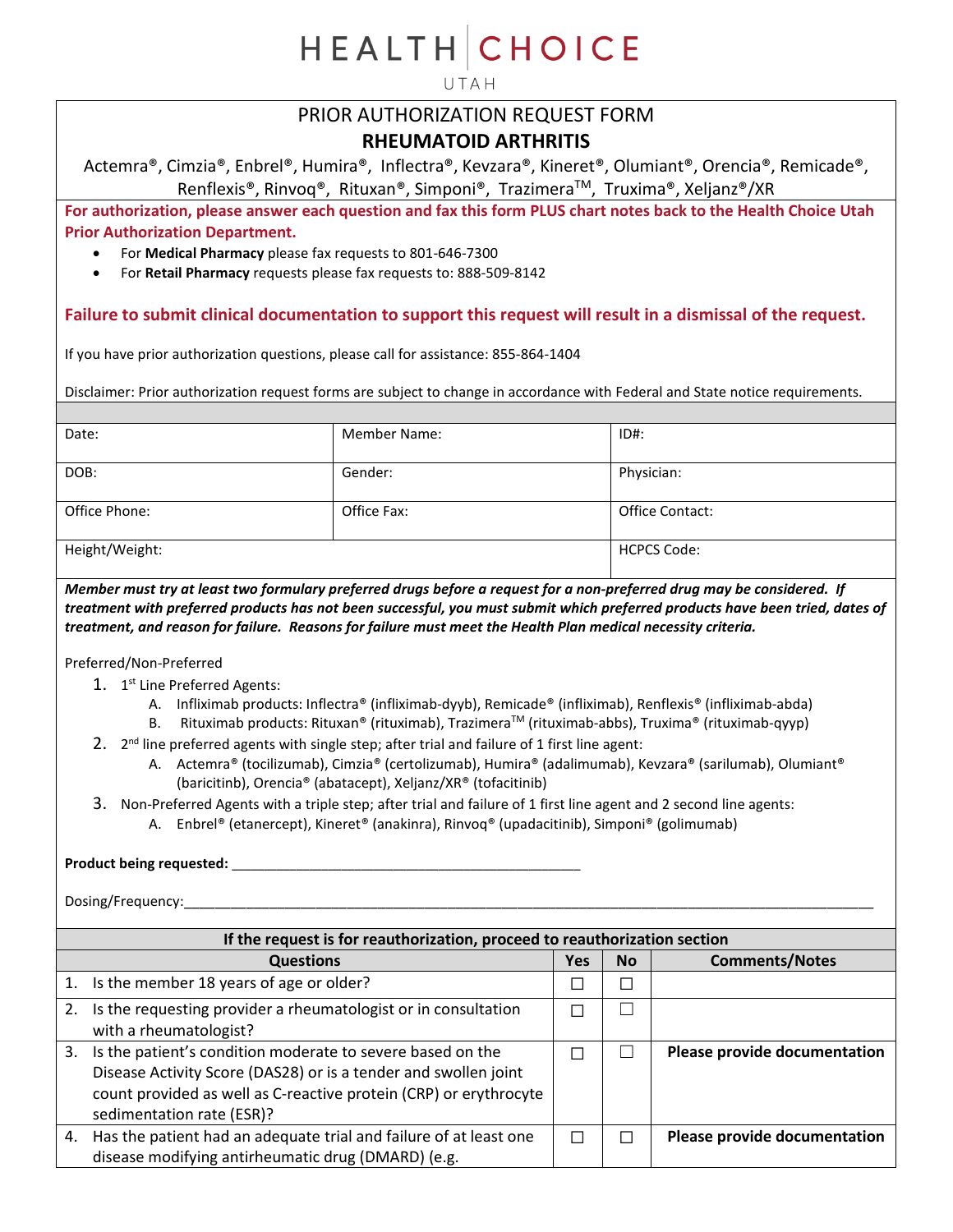|    | hydroxychloroquine, leflunomide, methotrexate, sulfasalazine)                                                |              |        |                              |
|----|--------------------------------------------------------------------------------------------------------------|--------------|--------|------------------------------|
|    | or contraindication to all?                                                                                  |              |        |                              |
| 5. | If the request is for Rinvoq, Olumiant, or Xeljanz/XR, does                                                  | $\Box$       | $\Box$ | Please provide documentation |
|    | documentation show inadequate response or intolerance to at                                                  |              |        |                              |
|    | least one TNF (tumor necrosis factor) blocker such infliximab,                                               |              |        |                              |
|    | Cimzia, Humira and/or Simponi and does documentation show                                                    |              |        |                              |
|    | the member will not be receiving Rinvoq, Olumiant, or                                                        |              |        |                              |
|    | Xeljanz/XR in combination with a potent immunosuppressant                                                    |              |        |                              |
|    | (e.g., azathioprine or cyclosporine)?                                                                        |              |        |                              |
| 6. | If the request is for a Tumor Necrosis Factor Inhibitor or an                                                | $\Box$       | П      | Please provide documentation |
|    | Interleukin Receptor Antagonist, has the provider performed                                                  |              |        |                              |
|    | tuberculosis (TB) screening prior to therapy initiation?                                                     |              |        |                              |
|    | 7. If the request is for a Tumor Necrosis Factor Inhibitor, has the                                          | $\Box$       | $\Box$ | Please provide documentation |
|    | provider performed hepatitis B screening prior to therapy                                                    |              |        |                              |
|    | initiation?                                                                                                  |              |        |                              |
|    | <b>REAUTHORIZATION</b>                                                                                       |              |        |                              |
| 1. | Is the request for reauthorization of therapy?                                                               | $\Box$       | □      |                              |
| 2. | Has the patient experienced at least a 20% improvement in ACR                                                | $\Box$       | $\Box$ | Please provide documentation |
|    | or DAS28 score since therapy initiation?                                                                     |              |        |                              |
| 3. | Has the provider performed continued tuberculosis monitoring                                                 | $\mathbf{L}$ | П      | Please provide documentation |
|    | during therapy?                                                                                              |              |        |                              |
|    | 4. Has the provider performed continued Hepatitis B monitoring in                                            | $\Box$       | $\Box$ | Please provide documentation |
|    | HBV carriers?                                                                                                |              |        |                              |
|    | What medications and/or treatment modalities have been tried in the past for this condition? Please document |              |        |                              |
|    | name of treatment, reason for failure, treatment dates, etc.                                                 |              |        |                              |
|    |                                                                                                              |              |        |                              |
|    |                                                                                                              |              |        |                              |
|    |                                                                                                              |              |        |                              |
|    |                                                                                                              |              |        |                              |
|    |                                                                                                              |              |        |                              |
|    | Additional information:                                                                                      |              |        |                              |
|    |                                                                                                              |              |        |                              |
|    |                                                                                                              |              |        |                              |
|    |                                                                                                              |              |        |                              |
|    |                                                                                                              |              |        |                              |
|    |                                                                                                              |              |        |                              |
|    |                                                                                                              |              |        |                              |
|    |                                                                                                              |              |        |                              |
|    | Physician's Signature:                                                                                       |              |        |                              |
|    |                                                                                                              |              |        |                              |
|    |                                                                                                              |              |        |                              |

Policy PHARM-HCU-065 Origination Date: 01/01/2022 Reviewed/Revised Date: 03/24/2022 Next Review Date: 03/24/2023 Current Effective Date: 06/01/2022

#### **Confidentiality Notice**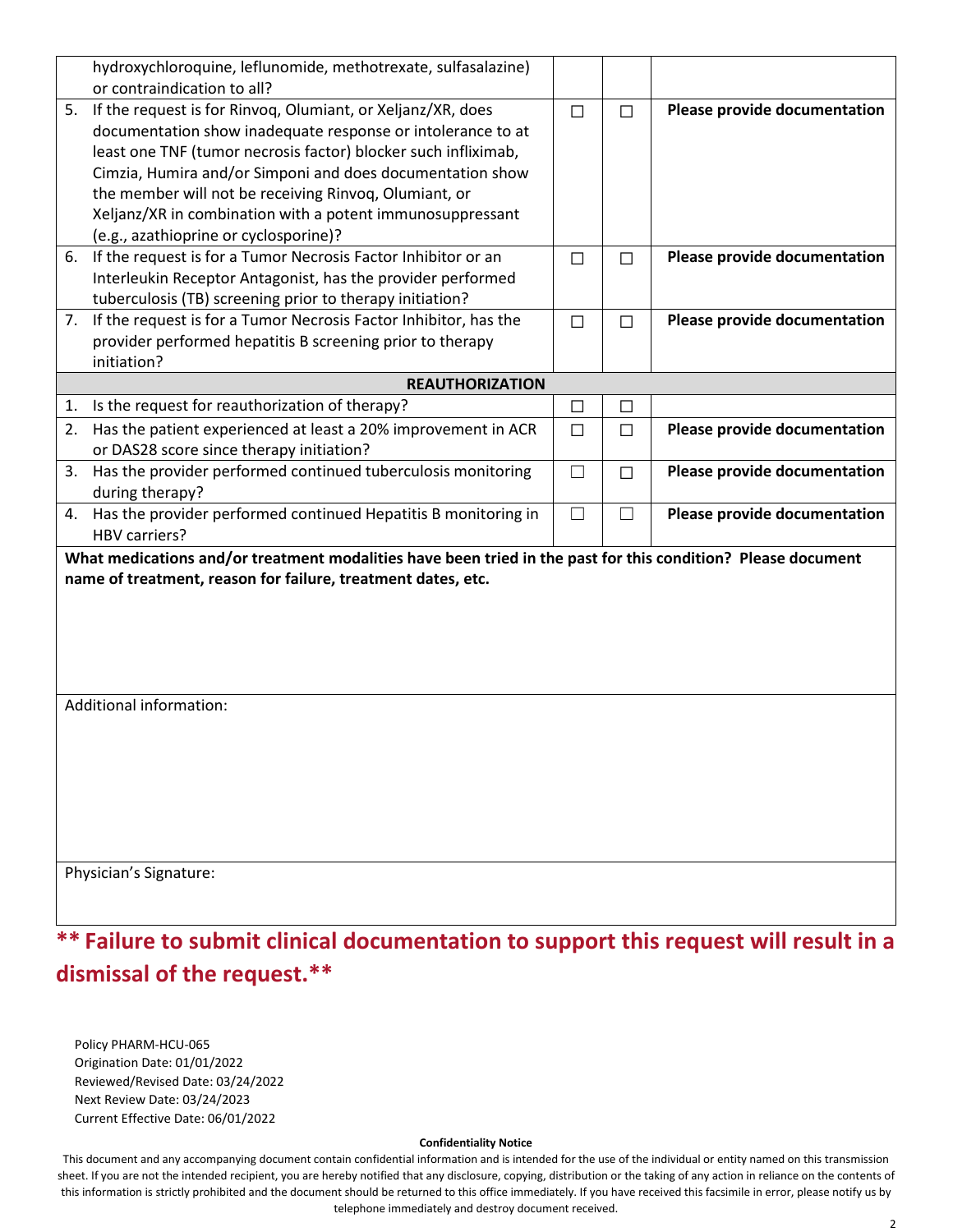UTAH

## PRIOR AUTHORIZATION REQUEST FORM

### **ULCERATIVE COLITIS**

Entyvio®, Humira®, Inflectra®, Remicade®, Renflexis®, Simponi®, Stelara®, Xeljanz®

**For authorization, please answer each question and fax this form PLUS chart notes back to the Health Choice Utah Prior Authorization Department.**

- For **Medical Pharmacy** please fax requests to 801-646-7300
- For **Retail Pharmacy** requests please fax requests to: 888-509-8142

#### **Failure to submit clinical documentation to support this request will result in a dismissal of the request.**

If you have prior authorization questions, please call for assistance: 855-864-1404

Disclaimer: Prior authorization request forms are subject to change in accordance with Federal and State notice requirements.

| Date:          | <b>Member Name:</b> | $ID#$ :            |
|----------------|---------------------|--------------------|
| DOB:           | Gender:             | Physician:         |
| Office Phone:  | Office Fax:         | Office Contact:    |
| Height/Weight: |                     | <b>HCPCS Code:</b> |

*Member must try formulary preferred drugs before a request for a non-preferred drug may be considered. If treatment with preferred products has not been successful, you must submit which preferred products have been tried, dates of treatment, and reason for failure. Reasons for failure must meet the Health Plan medical necessity criteria.*

Preferred/Non-preferred

- 1. 1<sup>st</sup> Line Preferred Agents:
	- A. Inflectra® (infliximab-dyyb), Remicade® (infliximab), Renflexis® (infliximab-abda)
- 2.  $2^{nd}$  line preferred agents with single step; after trial and failure of 1 first line agent:
	- A. Enytvio® (vedolizumab), Humira® (adalimumab), Xeljanz®/XR (tofacitinib)
- 3. Non-Preferred Agents with a triple step; after trial and failure of 1 first line agent and 2 second line agents: A. Simponi® (golimumab), Stelara® (ustekinumab)

**Product being requested:** \_\_\_\_\_\_\_\_\_\_\_\_\_\_\_\_\_\_\_\_\_\_\_\_\_\_\_\_\_\_\_\_\_\_\_\_\_\_\_\_\_\_\_\_\_\_\_\_\_\_\_\_\_\_

| If the request is for reauthorization, proceed to reauthorization section |                                                                   |     |                             |                              |  |
|---------------------------------------------------------------------------|-------------------------------------------------------------------|-----|-----------------------------|------------------------------|--|
|                                                                           | <b>Questions</b>                                                  | Yes | <b>No</b>                   | <b>Comments/Notes</b>        |  |
|                                                                           | <b>MODERATE TO SEVERE ULCERATIVE COLITIS</b>                      |     |                             |                              |  |
| 1.                                                                        | Has the member been diagnosed with moderate to severe             | П   |                             | Please provide documentation |  |
|                                                                           | Ulcerative Colitis?                                               |     |                             |                              |  |
| 2.                                                                        | Is the prescribing provider a gastroenterologist or in            | П   | $\mathcal{L}_{\mathcal{A}}$ |                              |  |
|                                                                           | consultation with a gastroenterologist?                           |     |                             |                              |  |
| 3.                                                                        | Has the provider performed tuberculosis (TB) screening prior to   | П   |                             | Please provide documentation |  |
|                                                                           | therapy initiation?                                               |     |                             |                              |  |
| 4.                                                                        | If the request is for Tumor Necrosis Factor Inhibitors (TNFIs) or | П   |                             | Please provide documentation |  |
|                                                                           | Xeljanz, has the provider performed hepatitis B screening prior   |     |                             |                              |  |
|                                                                           | to therapy initiation?                                            |     |                             |                              |  |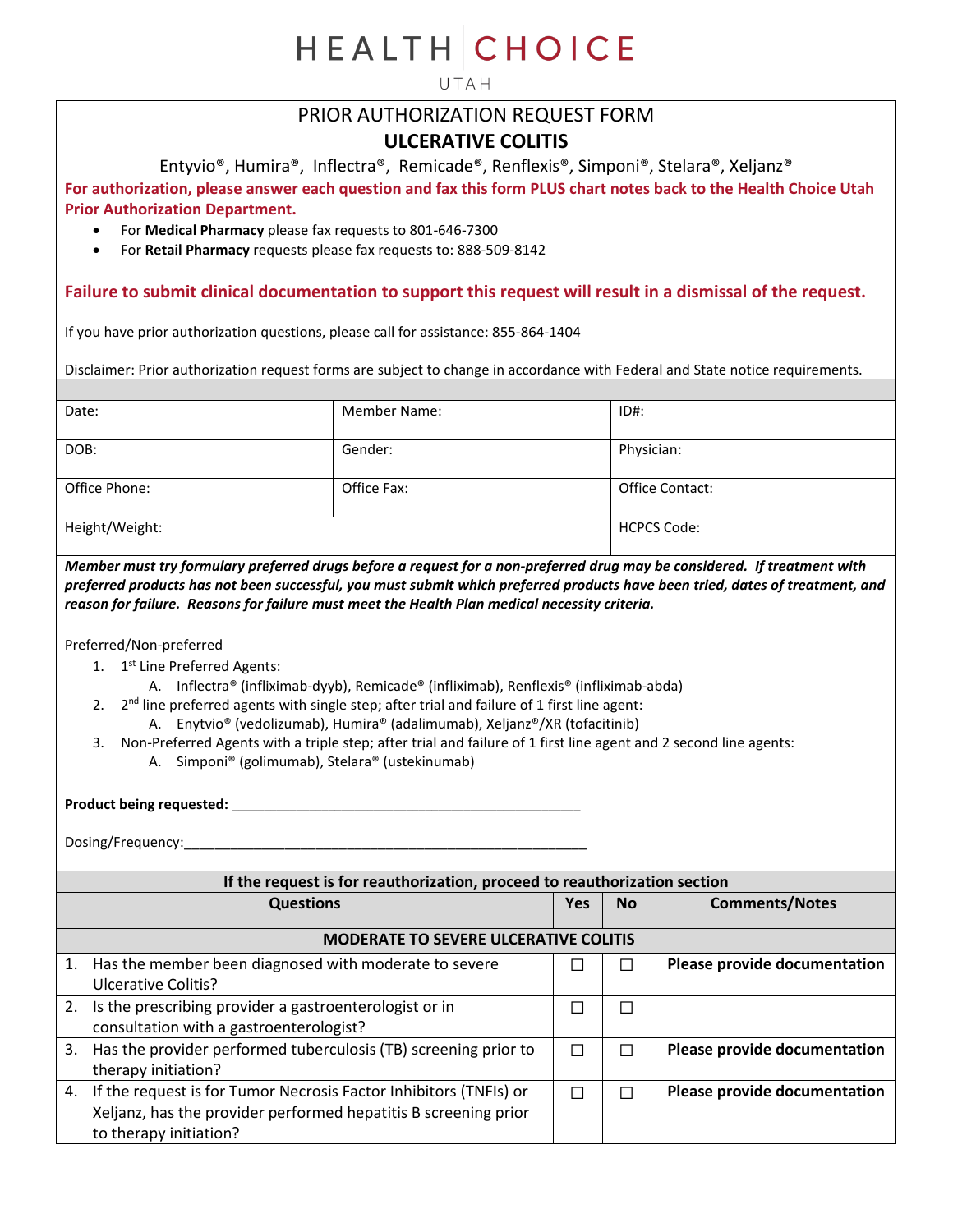| 5. | Has the member had an adequate trial and failure of at least one                              | $\Box$ | $\Box$ | Please provide documentation |
|----|-----------------------------------------------------------------------------------------------|--------|--------|------------------------------|
|    | of the following, or contraindication to all:                                                 |        |        |                              |
|    | • High dose oral 5-aminosalicyclic acid drug                                                  |        |        |                              |
|    | • Topical 5-aminosalicylic acid drug                                                          |        |        |                              |
| 6. | If the request is for Xeljanz/XR®, does documentation show                                    | $\Box$ | $\Box$ | Please provide documentation |
|    | inadequate response or intolerance to at least one tumor                                      |        |        |                              |
|    | necrosis factor (TNF) blocker such infliximab, Cimzia, Humira                                 |        |        |                              |
|    | and/or Simponi and does documentation show the member will                                    |        |        |                              |
|    | not be receiving Xeljanz/XR in combination with a potent                                      |        |        |                              |
|    | immunosuppressant (e.g., azathioprine or cyclosporine)?                                       |        |        |                              |
|    | <b>SEVERE ULCERATIVE COLITIS</b>                                                              |        |        |                              |
| 1. | Has the member been diagnosed with severe Ulcerative Colitis?                                 | $\Box$ | П      | Please provide documentation |
|    | • Has the patient had more than six stools per day with blood OR                              |        |        |                              |
|    | has systemic symptoms (fever, tachycardia, anemia or                                          |        |        |                              |
|    | erythrocyte sedimentation rate > 30mm/h)?                                                     |        |        |                              |
| 2. | Is the prescribing provider a gastroenterologist or in                                        | $\Box$ | $\Box$ | Please provide documentation |
|    | consultation with a gastroenterologist?                                                       |        |        |                              |
| 3. | Has the provider performed tuberculosis (TB) screening prior to                               | $\Box$ | $\Box$ | Please provide documentation |
|    | therapy initiation?                                                                           |        |        |                              |
| 4. | Has the provider performed hepatitis B screening prior to                                     | $\Box$ | $\Box$ | Please provide documentation |
|    | therapy initiation?                                                                           |        |        |                              |
| 5. | If the request is for Xeljanz/XR®, does documentation show                                    | $\Box$ | $\Box$ | Please provide documentation |
|    | inadequate response or intolerance to at least one tumor                                      |        |        |                              |
|    | necrosis factor (TNF) blocker such infliximab, Cimzia, Humira                                 |        |        |                              |
|    | and/or Simponi and does documentation show the member will                                    |        |        |                              |
|    | not be receiving Xeljanz/XR in combination with a potent                                      |        |        |                              |
|    | immunosuppressant (e.g., azathioprine or cyclosporine)?                                       |        |        |                              |
|    | <b>FULMINANT COLITIS</b>                                                                      |        |        |                              |
| 1. | Has the member been diagnosed with fulminant colitis?                                         | $\Box$ | П      | Please provide documentation |
|    | • Has the member had more than 10 bowel movements per day                                     |        |        |                              |
|    | with continuous bleeding OR has colonic dilation, transfusion                                 |        |        |                              |
|    | requirement, or toxicity?                                                                     |        |        |                              |
|    | 2. Is the prescribing provider a gastroenterologist or in                                     | $\Box$ | $\Box$ | Please provide documentation |
|    | consultation with a gastroenterologist?                                                       |        |        |                              |
| 3. | Has the provider performed tuberculosis (TB) screening prior to                               | $\Box$ | $\Box$ | Please provide documentation |
|    | therapy initiation?                                                                           |        |        |                              |
| 4. | Has the provider performed hepatitis B screening prior to                                     | $\Box$ | $\Box$ | Please provide documentation |
|    | therapy initiation?                                                                           |        |        |                              |
| 5. | If the request is for Xeljanz/XR®, does documentation show                                    | $\Box$ | $\Box$ | Please provide documentation |
|    | inadequate response or intolerance to at least one tumor                                      |        |        |                              |
|    | necrosis factor (TNF) blocker such infliximab, Cimzia, Humira                                 |        |        |                              |
|    | and/or Simponi and does documentation show the member will                                    |        |        |                              |
|    | not be receiving Xeljanz/XR in combination with a potent                                      |        |        |                              |
|    | immunosuppressant (e.g., azathioprine or cyclosporine)?                                       |        |        |                              |
|    | <b>REAUTHORIZATION</b>                                                                        |        |        |                              |
| 1. | Is the request for reauthorization of therapy?                                                | $\Box$ | $\Box$ |                              |
|    | Does updated clinical documentation show a positive response                                  | $\Box$ | $\Box$ | Please provide documentation |
| 2. |                                                                                               |        |        |                              |
|    | to therapy, such as a decrease or stabilization in the Disease<br>Activity Index (DAI) score? |        |        |                              |

#### **Confidentiality Notice**